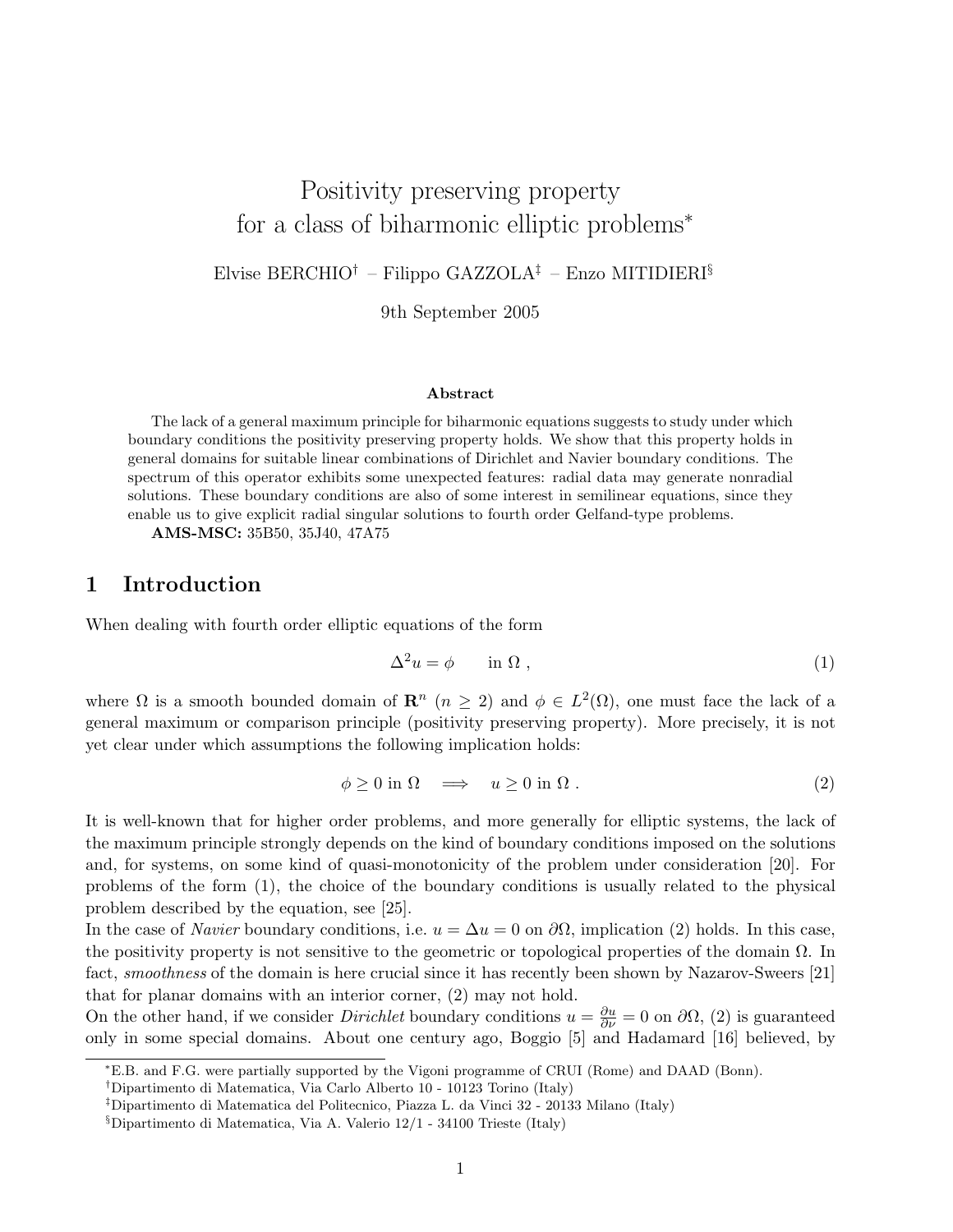physical intuition, that (2) would hold in convex domains. Their conjecture was also supported by the validity of (2) in balls, see [6]. Only much later this conjecture was disproved: for example, it was shown that (2) does not hold for certain ellipses [13, 23] and for squares [9]. On the contrary, more recent results show that (2) holds for domains close (in a suitable sense) to the planar disk, see [15, 22]. Furthermore, it has been proved in [12] that (2) may also hold for some nonconvex domains. See [11, 14] for up to date results on this problem.

In this paper we study the positivity problem for (1) trying to give at least an initial answer to the following question:

#### which boundary conditions guarantee that (2) holds in a general domain  $\Omega$ ?

Of course, it is not a simple matter to give a complete answer to this question but, as we shall see during the course, boundary conditions of particular interest seem to be

$$
u = \Delta u - d\frac{\partial u}{\partial \nu} = 0 \qquad \text{on } \partial \Omega \tag{3}
$$

where  $d \in \mathbf{R}$ . These conditions are in some sense intermediate between Dirichlet conditions (corresponding to  $d = \infty$ ) and Navier conditions (corresponding to  $d = 0$ ).

We show that  $(1)$ , combined with  $(3)$  for suitable values of d, enjoys of the positivity preserving property. We also study the "boundary spectrum" of  $(1)-(3)$ , namely the values of d for which there exist nontrivial solutions when  $\phi \equiv 0$ . This spectrum has some unexpected features. For instance, when  $\Omega$  is the unit ball and  $\phi$  is radial, one may find nonradial solutions to (1)-(3), see Section 3. Even more involved appear semilinear elliptic problems of the form,

$$
\begin{cases}\n\Delta^2 u = \lambda f(u) & \text{in } \Omega \\
u = 0 & \text{on } \partial\Omega \\
\Delta u - d\frac{\partial u}{\partial \nu} = 0 & \text{on } \partial\Omega\n\end{cases}
$$
\n(4)

where  $\lambda > 0$  and  $f \in C^2(\mathbf{R}_+, \mathbf{R}_+)$  is an increasing and strictly convex function with  $f(0) = 1$  so that  $u \equiv 0$  is not a solution of (4). For (4) we must face all the typical problems associated with the corresponding second order equation

$$
-\Delta u = \lambda f(u) \qquad \text{in } \Omega \tag{5}
$$

such as nonuniqueness of solutions, nonexistence, breaking of symmetry, lack of compactness related to critical growth of the function  $f$ , as well as the already mentioned lack of a general comparison principle. We show that when d is in the range which ensures  $(2)$ , the results available for  $(5)$  may be extended to (4).

A further argument in favor of the boundary conditions (3) is the possibility of writing explicit singular solutions of  $(4)$  in the unit ball **B**. We consider just the simplest cases where

$$
f(s) = e^s
$$
 or  $f(s) = (1 + s)^p$  with  $p > \frac{n}{n-4}$ . (6)

It is well-known [8, 17, 18, 19] that if  $\Omega = \mathbf{B}$ , then the corresponding second order equation (5) under Dirichlet boundary conditions admits explicit singular solutions for suitable values of  $\lambda$ . For nonlinearities as in  $(6)$  the equation in  $(4)$  still admits explicit singular solutions in **B** but they do not satisfy neither the Dirichlet nor the Navier boundary conditions, see [2, 4]. For this reason, these singular solutions were called *ghost solutions* in [4]. In this work, for the nonlinearities in  $(6)$ , we find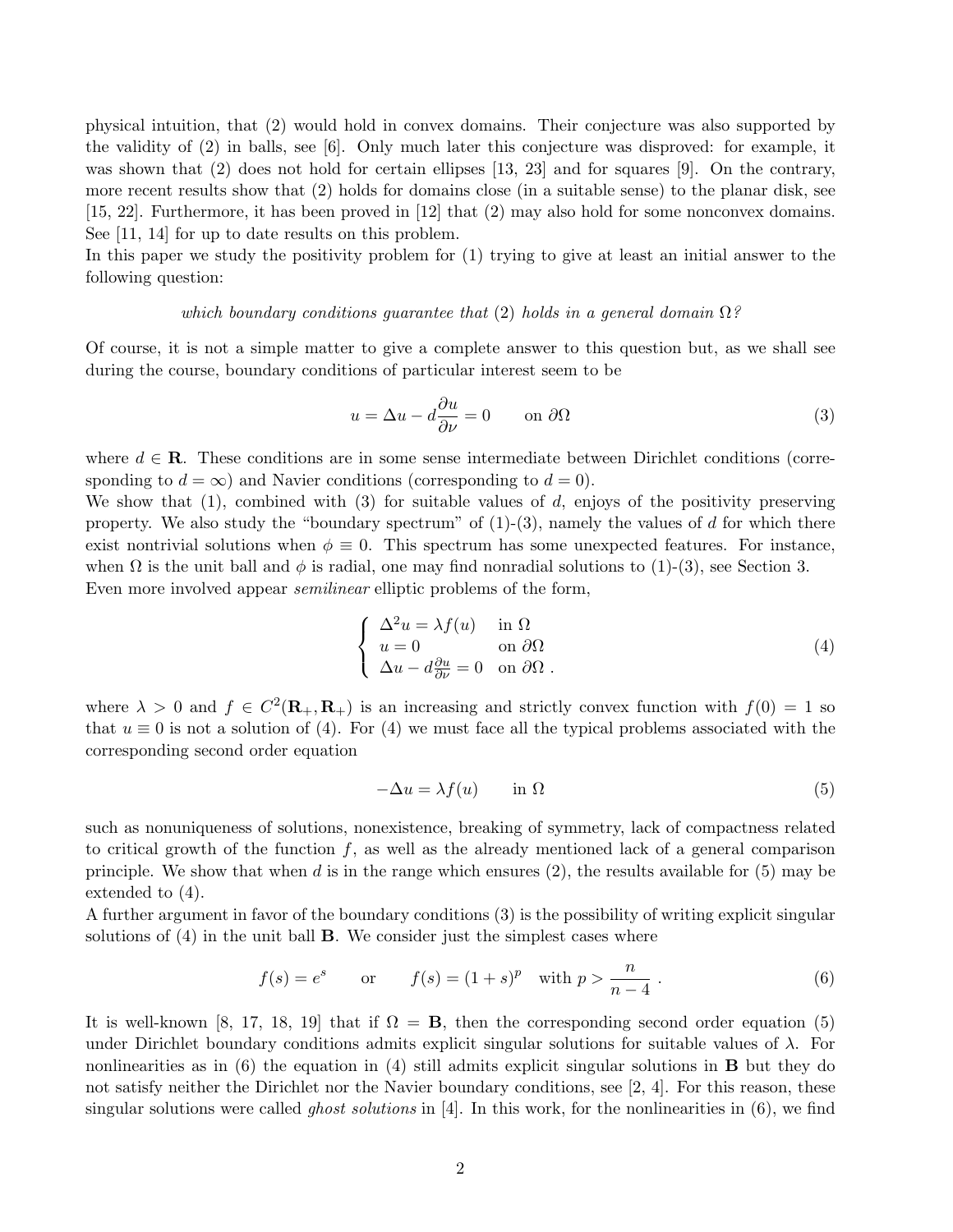d (depending on the dimension n and on f) such that these singular solutions satisfy the boundary conditions in (4) and the value of d lies precisely in the positivity preserving range.

This paper is organized as follows: in next section we state our main results. In Section 3 we consider the positivity preserving property of the linear problem  $(1)-(3)$  together with the naturally associated boundary eigenvalue problem. In the same section we state some questions that remain to be solved and that we think are of particular interest for the continuation of this work. We also give some hints on how to proceed for general polyharmonic semilinear problems. Finally, in Sections 4-10 we prove our results.

### 2 Main results

For a smooth bounded domain  $\Omega \subset \mathbb{R}^n$   $(n \geq 2)$ , we define  $\mathcal{H}(\Omega) := [H^2 \cap H_0^1(\Omega)] \setminus H_0^2(\Omega)$  and

$$
\sigma := \inf_{u \in \mathcal{H}(\Omega)} \frac{\int_{\Omega} |\Delta u|^2}{\int_{\partial \Omega} \left| \frac{\partial u}{\partial \nu} \right|^2} \,. \tag{7}
$$

The minimization problem (7) is related to the following linear equation

$$
\begin{cases}\n\Delta^2 u = \phi & \text{in } \Omega \\
u = 0 & \text{on } \partial\Omega \\
\Delta u - d\frac{\partial u}{\partial \nu} = 0 & \text{on } \partial\Omega\n\end{cases}
$$
\n(8)

where  $\phi \in L^2(\Omega)$  and  $d \in \mathbf{R}$ . By solution of (8) we mean a weak solution, namely  $u \in H^2 \cap H_0^1(\Omega)$ such that

$$
\int_{\Omega} \Delta u \Delta v - d \int_{\partial \Omega} \frac{\partial u}{\partial \nu} \frac{\partial v}{\partial \nu} = \int_{\Omega} \phi v \quad \text{for all } v \in H^2 \cap H_0^1(\Omega) .
$$

Let us mention that although most of the functions we consider are not continuous, throughout the paper we omit writing "a.e." in  $\Omega$  or on  $\partial\Omega$  (in the former case with respect to the Lebesgue measure, in the latter with respect to the  $(n - 1)$ -dimensional Hausdorff measure).

In view of the characterization (7), it is not difficult to show that, for  $d < \sigma$ , the map

$$
u \mapsto \left(\int_{\Omega} |\Delta u|^2 - d \int_{\partial \Omega} \left|\frac{\partial u}{\partial \nu}\right|^2\right)^{1/2} := \|u\|_d
$$

is a norm on  $H^2 \cap H_0^1(\Omega)$  that we shall denote by  $\|\cdot\|_d$ . Our first results concern problems (7) and (8):

**Theorem 1.** Let  $\Omega \subset \mathbb{R}^n$   $(n \geq 2)$  be a smooth connected bounded domain, let  $\sigma$  be as in (7) and let  $d < \sigma$ . Then,

(i) for any  $\phi \in L^2(\Omega)$ , problem (8) admits a unique solution  $u \in H^4(\Omega)$ . Moreover (8) is satisfied pointwise in  $\Omega$ . In particular, if  $\phi \in H^k(\Omega)$  for some  $k \geq 1$ , then  $u \in H^{k+4}(\Omega)$ .

(ii) if  $d \geq 0$  and  $\phi \geq 0$  ( $\phi \not\equiv 0$ ) in  $\Omega$ , then the solution u of (8) satisfies  $u > 0$  in  $\Omega$  and  $\frac{\partial u}{\partial \nu} < 0$  on ∂Ω.

(iii) the infimum in (7) is achieved and, up to a multiplicative constant, the minimizer  $\bar{u}$  for (7) is unique, strictly positive in  $\Omega$ , satisfies  $\frac{\partial \overline{u}}{\partial \nu} < 0$  on  $\partial \Omega$  and it solves (8) when  $d = \sigma$  and  $\phi \equiv 0$ . Furthermore,  $\overline{u} \in C^{\infty}(\Omega)$  and, up to the boundary,  $\overline{u}$  is as smooth as the boundary permits.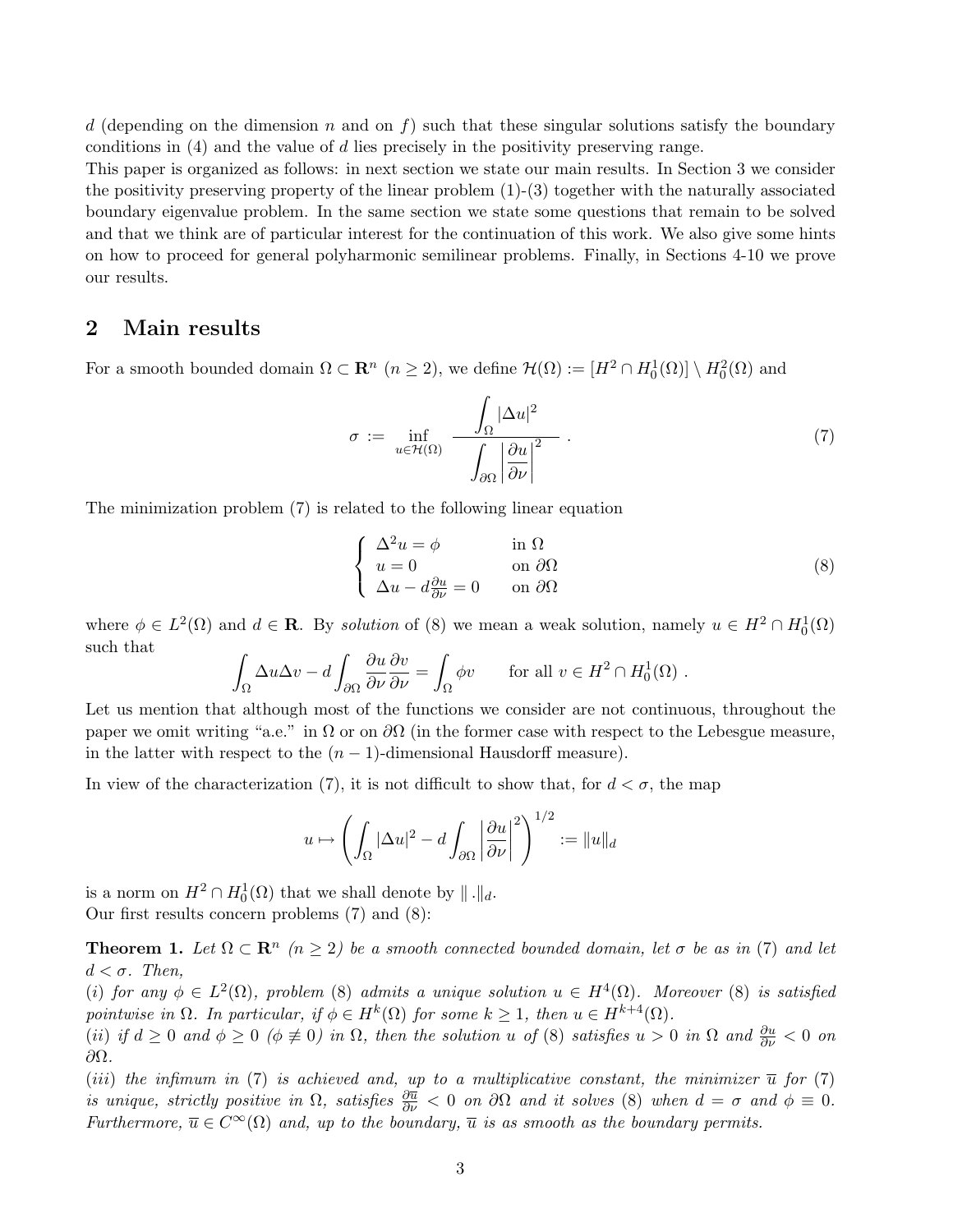In Theorem 1 the upper bound  $d < \sigma$  is sharp. Indeed, if we take  $d = \sigma$ , then Theorem 1 *(iii)* and Fredholm alternative tell us that problem (8) lacks either existence or uniqueness, depending on  $\phi$ . On the other hand, we do not know if the positivity preserving property (2) in Theorem 1 continues to hold for  $d < 0$ . Let us mention that it does hold in the 1-dimensional case:

**Theorem 2.** Let  $\delta > 0$  and let  $u \in C^4(-1,1) \cap C^2[-1,1]$  be such that  $u \neq 0$  and (*i*)  $u^{iv} \geq 0$  *in*  $(-1, 1)$ ; (*ii*)  $u(\pm 1) = 0$ ; (iii)  $u''(1) + \delta u'(1) = u''(-1) - \delta u'(-1) = 0.$ Then,  $u > 0$  in  $(-1, 1)$ .

In the case  $\Omega = \mathbf{B}$  (the unit ball), we may compute explicitly  $\sigma$  (defined in (7)) and determine the minimizer.

**Theorem 3.** Let  $\mathbf{B} \subset \mathbf{R}^n$  ( $n \geq 2$ ) be the unit ball centered at zero. Then,

$$
\int_{\mathbf{B}} |\Delta u|^2 \ge n \int_{\partial \mathbf{B}} \left| \frac{\partial u}{\partial \nu} \right|^2 \qquad \text{for all } u \in H^2 \cap H_0^1(\mathbf{B}). \tag{9}
$$

Moreover, the constant n is optimal and equality holds in (9) if and only if  $u(x) = \alpha(1-|x|^2)$  for some  $\alpha \in \mathbf{R}$ .

For the linear problem, our last result concerns the first eigenvalue  $\lambda_1$  of the operator  $\Delta^2$  under the boundary conditions in (8), namely

$$
\lambda_1 := \inf_{u \in H^2 \cap H_0^1(\Omega)} \frac{\int_{\Omega} |\Delta u|^2 - d \int_{\partial \Omega} \left| \frac{\partial u}{\partial \nu} \right|^2}{\int_{\Omega} u^2}.
$$
\n(10)

We prove:

**Theorem 4.** Let  $\Omega \subset \mathbb{R}^n$  be a smooth bounded connected domain, let  $\sigma$  be as in (7) and let  $0 \leq d < \sigma$ . Then the first eigenfunction  $\phi_1$  (corresponding to  $\lambda_1$  in (10)) is strictly of one sign in  $\Omega$ .

We now turn to the nonlinear problem (4). For simplicity, we restrict here to space dimensions  $n \geq 5$ . So, let  $\Omega \subset \mathbb{R}^n$   $(n \geq 5)$  be a smooth bounded domain and fix  $q > \frac{n}{4}$  such that  $q \geq 2$ . Then, we set:

$$
X_d(\Omega) := \left\{ v \in W^{4,q}(\Omega); \ v = \Delta v - d \frac{\partial v}{\partial \nu} = 0 \text{ on } \partial \Omega \right\}.
$$

Following [2] we consider solutions of (4) according to

**Definition 5.** We say that  $u \in L^2(\Omega)$  is a solution of (4) if  $f(u) \in L^1(\Omega)$  and

$$
\int_{\Omega} u \Delta^2 v = \lambda \int_{\Omega} f(u)v \quad \text{for all } v \in X_d(\Omega).
$$

Moreover, if  $u \in L^{\infty}(\Omega)$  we say that u is regular while if  $u \notin L^{\infty}(\Omega)$  we say that u is singular. Finally, we say that a solution  $u_{\lambda}$  of (4) is minimal if  $u_{\lambda} \leq u$  in  $\Omega$ , for any other possible solution u of (4).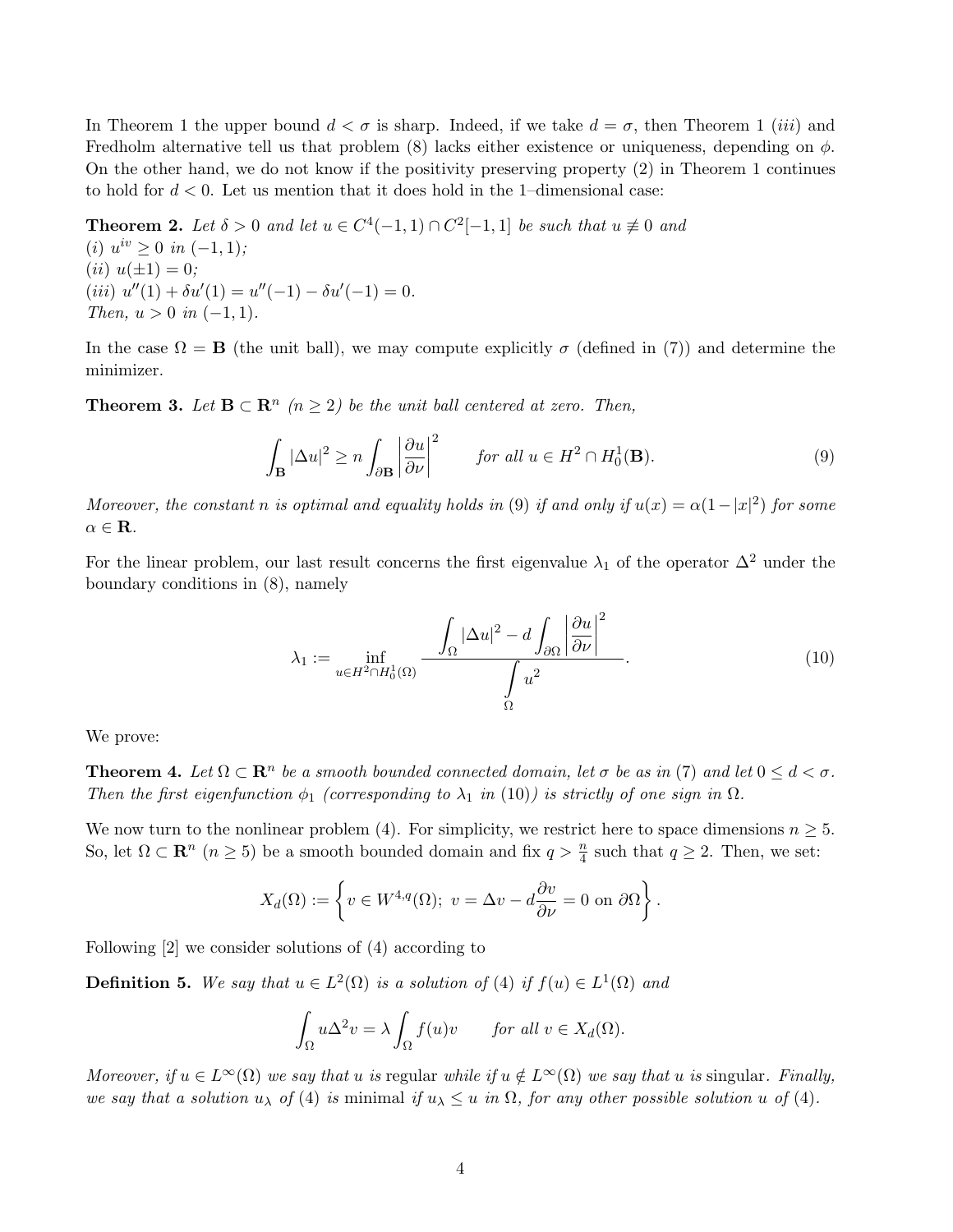For any

$$
f \in C^2(\mathbf{R}_+,\mathbf{R}_+)
$$
 is increasing and strictly convex with  $f(0) = 1$  (11)

we set  $\alpha_f := \max \{ \alpha > 0 : f(s) \ge \alpha s \text{ for all } s \ge 0 \} > 0$ . Theorem 1 shows that the positivity preserving property holds for  $(8)$ , provided that  $d < \sigma$ . This fact enables us to prove the following:

**Theorem 6.** Assume that f satisfies (11) and let  $0 \leq d < \sigma$ . Then, there exists  $\lambda^*$  with

$$
0<\lambda^*\leq \frac{\lambda_1}{\alpha_f},
$$

such that (4) admits a positive minimal solution if  $0 < \lambda < \lambda^*$  and no solutions if  $\lambda > \lambda^*$ . Moreover, the minimal solutions are pointwise increasing with respect to  $\lambda$ . Finally, if the nonlinearity f satisfies the additional condition

$$
\liminf_{s \to +\infty} \frac{f'(s)s}{f(s)} > 1 \tag{12}
$$

and for every  $0 < \lambda < \lambda^*$  the minimal solution is regular, then (4) admits at least a positive solution also for  $\lambda = \lambda^*$ .

At this point one should determine assumptions on f which ensure that minimal solutions are regular. The next two statements give a partial answer to this question.

**Theorem 7.** Assume that f satisfies (11) and let  $0 \leq d < \sigma$ . If f also satisfies

$$
s \mapsto \log f(s) \quad is \quad nonconstant \quad increasing \quad and \quad convex,
$$
\n(13)

then, for every  $0 < \lambda < \lambda^*$ , the minimal solution of (4) is regular.

**Theorem 8.** Assume that  $0 \leq d < \sigma$  and  $1 < p \leq \frac{n+4}{n-4}$  $\frac{n+4}{n-4}$ . Then, the solutions of (4) with  $f(s) = (1+s)^p$ are regular. Moreover, if  $1 < p < \frac{n+4}{n-4}$ , (4) admits at least two positive solutions if  $0 < \lambda < \lambda^*$  and a unique solution if  $\lambda = \lambda^*$ .

Our last statement concerns problem (4) in the case where f satisfies (6) and  $\Omega = \mathbf{B}$ . A crucial role will be played by the functions  $h(s) := \frac{f'(s)}{f''(s)}$  $f''(s)$  and  $g(s) := (h(s))^2(f'(s) - 1)$  and by the two values  $h(0)$ and  $q(0)$ . Let us remark that

$$
f(s) = e^s \implies h(0) = 1
$$
,  $g(0) = 0$  and  $f(s) = (1 + s)^p \implies h(0) = g(0) = \frac{1}{p-1}$ . (14)

Setting

$$
\lambda_{\sigma} := 8h(0)(2g(0) + 1)(n - 2 - 4g(0))(n - 4 - 4g(0)), \tag{15}
$$

we have,

$$
f(s) = e^s \implies \lambda_\sigma = 8(n-2)(n-4)
$$

and

$$
f(s) = (1+s)^p \implies \lambda_{\sigma} = \frac{8}{(p-1)^4} \Big[ (n-2)(n-4)(p-1)^3 + 2(n^2 - 10n + 20)(p-1)^2 - 16(n-4)(p-1) + 32 \Big].
$$

**Remark 9.** Condition  $p > \frac{n}{n-4}$  in (6) ensures that  $\lambda_{\sigma} > 0$  also in the power case. Let us mention that if one also allows  $1 < p \leq \frac{n}{n}$  $\frac{n}{n-4}$  then, at least formally, one has  $\lambda_{\sigma} = 0$  if  $p = \frac{n+4-2i}{n-2i}$  $\frac{+4-2i}{n-2i}$  for some  $i = 1, 2$ . In this case, in view of Theorem 10 below, the singular solution becomes  $v_{\sigma}(x) := |x|^{2i-n} - 1$  which is, up to the addition of a constant, the fundamental solution of  $(-\Delta)^i$ . This explains why  $\Delta^2 v_{\sigma} = 0$ .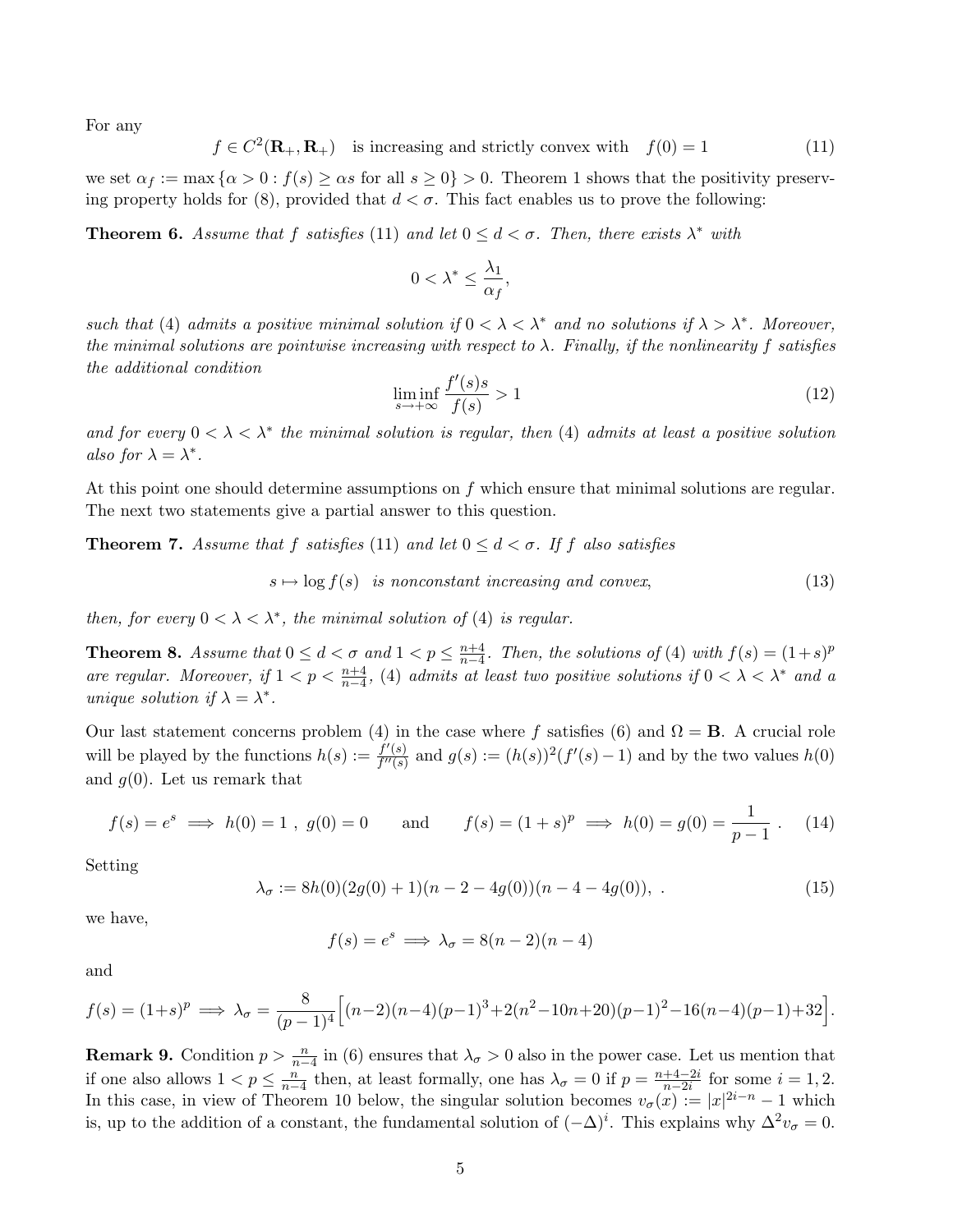Furthermore, if we choose

$$
d := n - 2 - 4g(0) \tag{16}
$$

we have  $0 < d < n$ , so that, in view of Theorems 1 and 3, the problems are well-posed in **B** and the positivity preserving property holds. Let us rewrite (4) with the choice of f as in (6), of  $\Omega = \mathbf{B}$  and d as in (16). When  $f(u) = e^u$  we obtain

$$
\begin{cases}\n\Delta^2 u = \lambda e^u & \text{in } \mathbf{B} \\
u = 0 & \text{on } \partial \mathbf{B} \\
\Delta u - (n-2)\frac{\partial u}{\partial \nu} = 0 & \text{on } \partial \mathbf{B}\n\end{cases}
$$
\n(17)

while if  $f(u) = (1 + u)^p$  we have

$$
\begin{cases}\n\Delta^2 u = \lambda (1+u)^p & \text{in } \mathbf{B} \\
u = 0 & \text{on } \partial \mathbf{B} \\
\Delta u - \frac{(n-2)p - (n+2)}{p-1} \frac{\partial u}{\partial \nu} = 0 & \text{on } \partial \mathbf{B}.\n\end{cases}
$$
\n(18)

We can now state our result on singular solutions:

**Theorem 10.** Let  $\lambda = \lambda_{\sigma}$ . Then, the function  $u_{\sigma}(x) := -4 \log |x|$  (resp.  $v_{\sigma}(x) := |x|^{-\frac{4}{p-1}} - 1$ ) is a singular radial solution of problem (17) (resp. (18) with  $p > \frac{n}{n-4}$ ) in **B**.

When  $f(s) = (1 + s)^p$ , the singular solution  $v_{\sigma}$  found in Theorem 10 is a solution of (18), according to Definition 5, only if  $p > \frac{8+n}{n}$ . Indeed, if  $p \leq \frac{8+n}{n}$  $\frac{+n}{n}$  then  $v_{\sigma} \notin L^2(\mathbf{B})$ , see Remark 27 at the end of the paper (notice that  $\frac{n}{n-4} \geq \frac{8+n}{n} \Leftrightarrow n \leq 8$ ).

### 3 Further results and open problems

#### 3.1 A boundary eigenvalue problem

In view of Theorem 1  $(iii)$ , minimizers of  $(7)$  solve the linear problem

$$
\begin{cases}\n\Delta^2 u = 0 & \text{in } \Omega \\
u = 0 & \text{on } \partial\Omega \\
\Delta u - d\frac{\partial u}{\partial \nu} = 0 & \text{on } \partial\Omega\n\end{cases}
$$
\n(19)

when  $d = \sigma$ . Problem (19) may be seen as a boundary eigenvalue problem. Theorem 1 *(iii)* states that the least eigenvalue is  $d = \sigma$ , that it is simple and that the corresponding eigenfunction is of one sign. A natural question is then:

#### what about other eigenvalues?

In the one dimensional case (19) reads

$$
u^{iv} = 0 \quad \text{in } (-1, 1) \;, \qquad u(\pm 1) = u''(-1) + du'(-1) = u''(1) - du'(1) = 0 \; . \tag{20}
$$

Some computations lead to the following statement:

**Proposition 11.** Problem (20) admits a nontrivial solution if and only if  $d \in \{1,3\}$ . When  $d = 1$  and eigenfunction is given by  $u(x) = 1 - x^2$ , whereas if  $d = 3$  we have  $u(x) = x^3 - x$ .

Therefore, besides the first (radial) eigenvalue  $d = 1$ , there exists just another (nonradial) eigenvalue  $d = 3$ . Then, a second natural question is: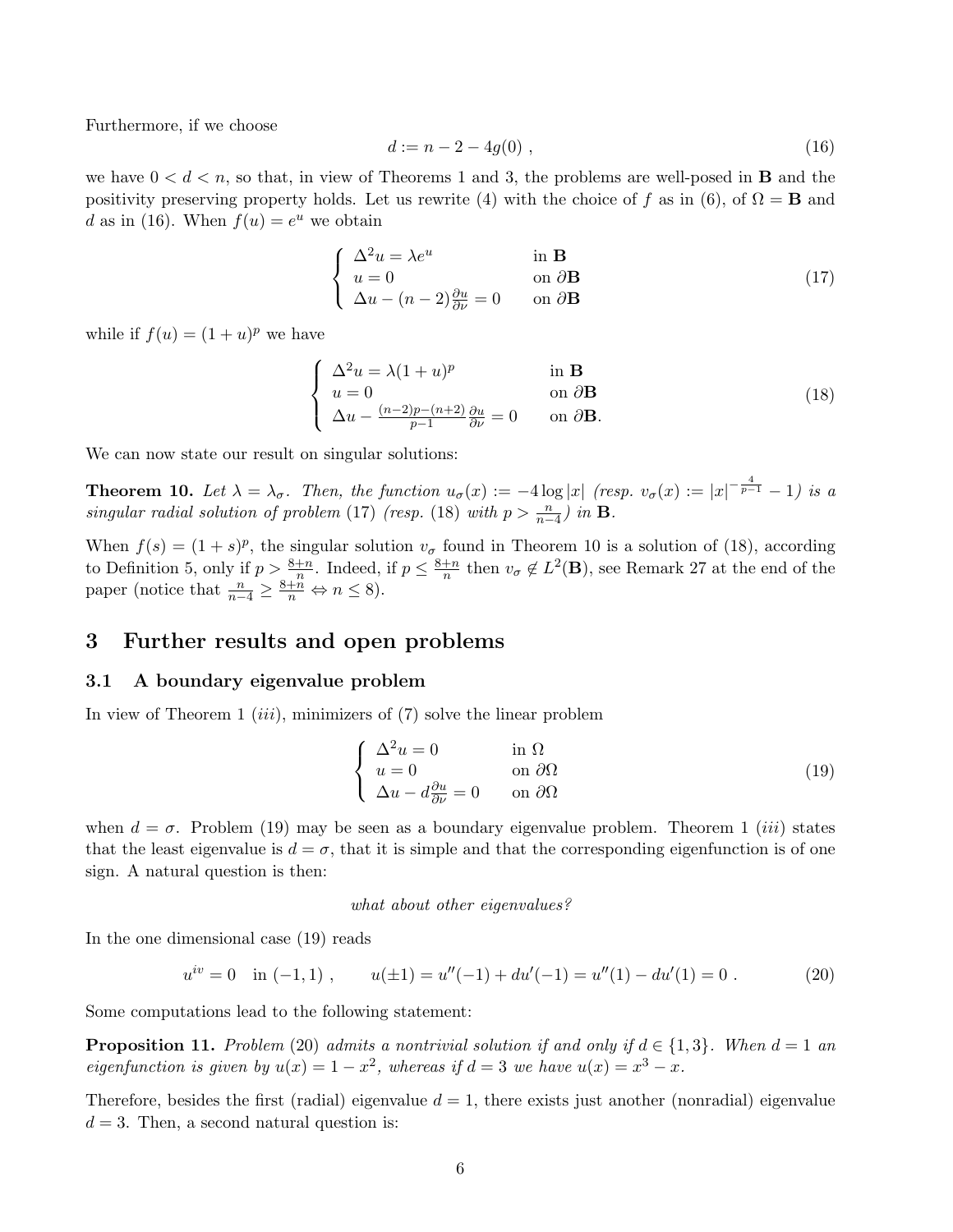if  $n \geq 2$ , does (19) admit a finite number of eigenvalues for any bounded domain  $\Omega \subset \mathbb{R}^n$ ?

When  $\Omega$  is the unit ball, the following holds:

**Proposition 12.** If  $\Omega = \mathbf{B}$ , problem (19) admits a unique radial eigenvalue given by  $d = n$ .

*Proof.* One solves the corresponding ordinary differential equation  $(r^{n-1}(\Delta u)')' = 0$  and finds  $u(r) =$  $\alpha + \beta r^2 + \gamma r^{4-n} + \delta r^{2-n}$ . Then  $\delta = 0$ , since otherwise  $u \notin H^1(\mathbf{B})$ . Moreover,  $\gamma = 0$  because  $|x|^{4-n}$  is the fundamental solution which satisfies  $\Delta^2 |x|^{4-n} = \delta_0$  (the Dirac mass at the origin). Finally, forcing u to satisfy the boundary conditions in (19) yields  $d = n$  and  $u(r) = c(1 - r^2)$  for any  $c \in \mathbb{R}$ .

Then, a further question is:

when  $\Omega = \mathbf{B}$ , how many nonradial eigenvalues for (19) exist?

Inspired by the one-dimensional case, we see that  $d = n + 2$  is an eigenvalue with corresponding (independent) eigenfunctions  $u_i(x) = (1 - |x|^2)x_i$  for  $i = 1, ..., n$ . By continuing the pattern, we find that  $d = n + 4$  is an eigenvalue with corresponding eigenfunctions  $v_i(x) = (1 - |x|^2)(x_1^2 - x_i^2)$  for  $i = 2, ..., n$ . Summarizing, we have

**Proposition 13.** When  $\Omega = \mathbf{B}$ ,  $d = n + 2$  is a nonradial eigenvalue having (at least) multiplicity n and  $d = n + 4$  is a nonradial eigenvalue having (at least) multiplicity  $n - 1$ .

Our final questions then read:

are the multiplicities in Proposition 13 exact? do there exist other nonradial eigenvalues?

#### 3.2 The positivity preserving property for the linear problem

We consider a simple example which shows how positivity is lost in (8) as d reaches  $\sigma$  and in which way it is asymptotically restored when  $d \to \infty$ . We consider the problem

$$
\begin{cases}\n\Delta^2 u = 1 & \text{in } \mathbf{B} \\
u = 0 & \text{on } \partial \mathbf{B} \\
\Delta u - d \frac{\partial u}{\partial \nu} = 0 & \text{on } \partial \mathbf{B}\n\end{cases}
$$
\n(21)

where **B** is the unit ball in  $\mathbb{R}^3$ . Some computations show that (21) admits a unique radial solution for all  $d \neq 3$  which is given by

$$
u_d(x) = \frac{|x|^4}{120} - \frac{5-d}{60(3-d)}|x|^2 + \frac{7-d}{120(3-d)}.
$$

It is readily seen that  $u_d > 0$  in **B** whenever  $d < 3$ . Moreover,  $u_d < 0$  for all  $d \in (3,7)$ . For  $d = 7$ ,  $u_d(0) = 0$  but  $u_d$  remains strictly negative elsewhere. If  $d > 7$  then  $u_d$  is sign-changing. The normal derivative on the boundary is  $u'_d(1) = \frac{1}{15(d-3)}$  which is positive precisely for  $d > 3$ . Finally, as  $d \to \infty$ we have  $u_d(x) \to \frac{(1-|x|^2)^2}{120}$  which is positive and satisfies the Dirichlet boundary conditions. Let us also mention that, in view of Proposition 13, when  $d = 5$  or  $d = 7$ , problem (21) admits infinitely many nonradial solutions: it suffices to add to  $u_d$  any of the eigenfunctions  $u_i$  or  $v_i$  found in the previous subsection.

More generally, if we replace "1" in (21) with " $|x|^{k}$ " (for some  $k \ge 0$ ) then the solutions become

$$
\frac{|x|^{k+4}}{(k+2)(k+3)(k+4)(k+5)} - \frac{(k+5-d)|x|^2}{2(k+2)(k+3)(k+5)(3-d)} + \frac{k^2+9k+14-d(k+2)}{2(k+2)(k+3)(k+4)(k+5)(3-d)}.
$$

These functions exhibit the same behavior as  $u_d$  for varying d.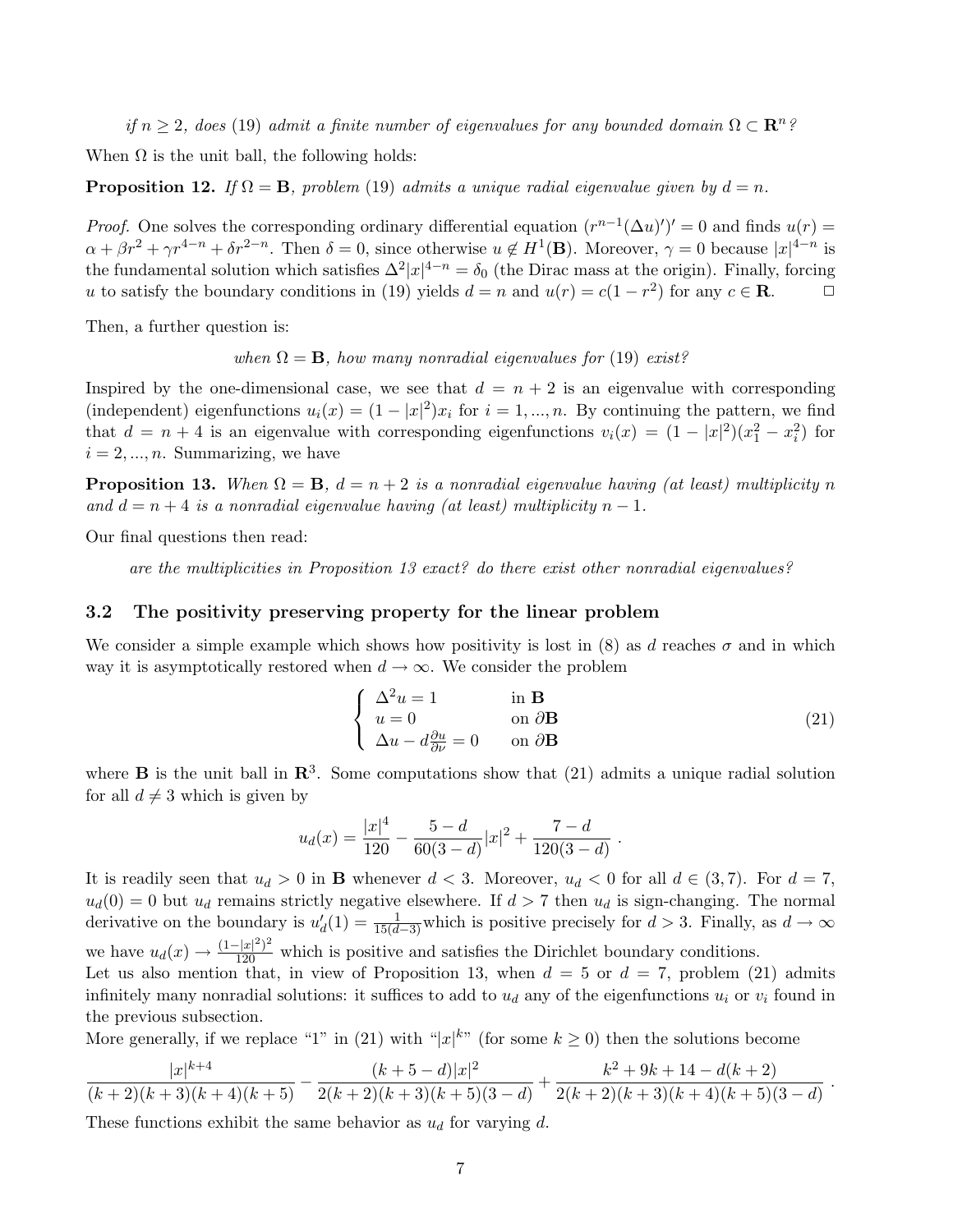#### 3.3 Boundary conditions for polyharmonic problems

We explain here how one should proceed in order to determine boundary conditions satisfied by both the explicit singular solutions  $u_{\sigma}$  and  $v_{\sigma}$  for the polyharmonic problem

$$
\begin{cases}\n(-\Delta)^m u = \lambda f(u) & \text{in } \mathbf{B} \\
u = 0 & \text{on } \partial \mathbf{B} \\
\frac{\partial^{i+1} u}{\partial \nu^{i+1}} + a_i \frac{\partial^i u}{\partial \nu^i} = 0 & \text{on } \partial \mathbf{B} \quad i = 1, ..., (m-1)\n\end{cases}
$$
\n(22)

where the  $a_i$ 's are constants depending on f (which is of the kind  $(6)$ ). We consider here boundary conditions in the radial setting. In this framework, when  $m = 2$ , the boundary conditions in (17) and (18) become

$$
\frac{\partial^2 u}{\partial \nu^2} + a \frac{\partial u}{\partial \nu} = 0 \text{ on } \partial \mathbf{B},\tag{23}
$$

with  $a = 1 + 4g(0)$ . For general  $m \ge 1$ , the singular solutions are given by  $u_{\sigma}(x) := -2m \log |x|$ (exponential nonlinearity) and  $v_{\sigma}(x) := |x|^{-\frac{2m}{p-1}} - 1$  (power nonlinearity), see Theorem 24 below. We fix some integer q such that  $m \le q \le 2m - 1$  and we introduce the column vectors in  $\mathbb{R}^{q+1}$ :

$$
U_{\sigma} = \left[ u_{\sigma}(1), u_{\sigma}'(1), u_{\sigma}''(1), ..., u_{\sigma}^{(q)}(1) \right]^T \quad \text{and} \quad V_{\sigma} = \left[ v_{\sigma}(1), v_{\sigma}'(1), v_{\sigma}''(1), ..., v_{\sigma}^{(q)}(1) \right]^T.
$$
 (24)

Then, to find boundary conditions satisfied by both  $v_{\sigma}$  and  $u_{\sigma}$  corresponds to determining a  $m \times (q+1)$ matrix  $M = [b_{ij}]$  having rank m and such that

$$
MU_{\sigma} = 0 \quad \text{and} \quad MV_{\sigma} = 0.
$$

Notice that the restriction  $q \geq m$  is necessary. Indeed, if we take  $q = m-1$  we obtain a square matrix M. If M is singular it gives rise to an underdetermined boundary value problem, whereas if M is invertible it gives rise to Dirichlet boundary conditions which we already know must be avoided.

Clearly, with this lower bound for q the simplest choice is  $q = m$ . Moreover, in order to have a vanishing trace for  $u_{\sigma}$  and  $v_{\sigma}$  we set

$$
b_{11} = 1
$$
,  $b_{i1} = 0$  for all  $i = 2, ..., m$ ,  $b_{1j} = 0$  for all  $j = 2, ..., m + 1$ . (25)

In order to simplify further, one should choose most of the remaining  $b_{ij}$ 's equal to 0. We decide to set  $b_{ij} = 0$  for  $j \neq i, i + 1$ . Therefore, we are finally led to consider a matrix of the form

|       |  |  | $\left( \begin{array}{cccccc} 1 & 0 & 0 & 0 & . & . & 0 & 0 \\ 0 & a_1 & 1 & 0 & . & . & 0 & 0 \\ 0 & 0 & a_2 & 1 & . & . & 0 & 0 \\ . & . & . & . & . & . & . & . \\ 0 & 0 & . & . & a_{m-2} & 1 & 0 \\ 0 & 0 & . & . & 0 & a_{m-1} & 1 \end{array} \right)$ |  |
|-------|--|--|---------------------------------------------------------------------------------------------------------------------------------------------------------------------------------------------------------------------------------------------------------------|--|
| $V =$ |  |  |                                                                                                                                                                                                                                                               |  |
|       |  |  |                                                                                                                                                                                                                                                               |  |
|       |  |  |                                                                                                                                                                                                                                                               |  |
|       |  |  |                                                                                                                                                                                                                                                               |  |

and we choose the  $a_i$ 's as in (45) in order to fulfill the boundary conditions. Clearly, different choices of q and of the  $b_{ij}$ 's can be made.

We conclude this section, by showing that elliptic regularity may be applied to (22):

**Proposition 14.** Let  $\Omega \subset \mathbb{R}^n$  be a smooth domain, not necessarily bounded. For any choice of the constants  $a_i$ 's, the boundary conditions in  $(22)$  satisfy the complementing condition.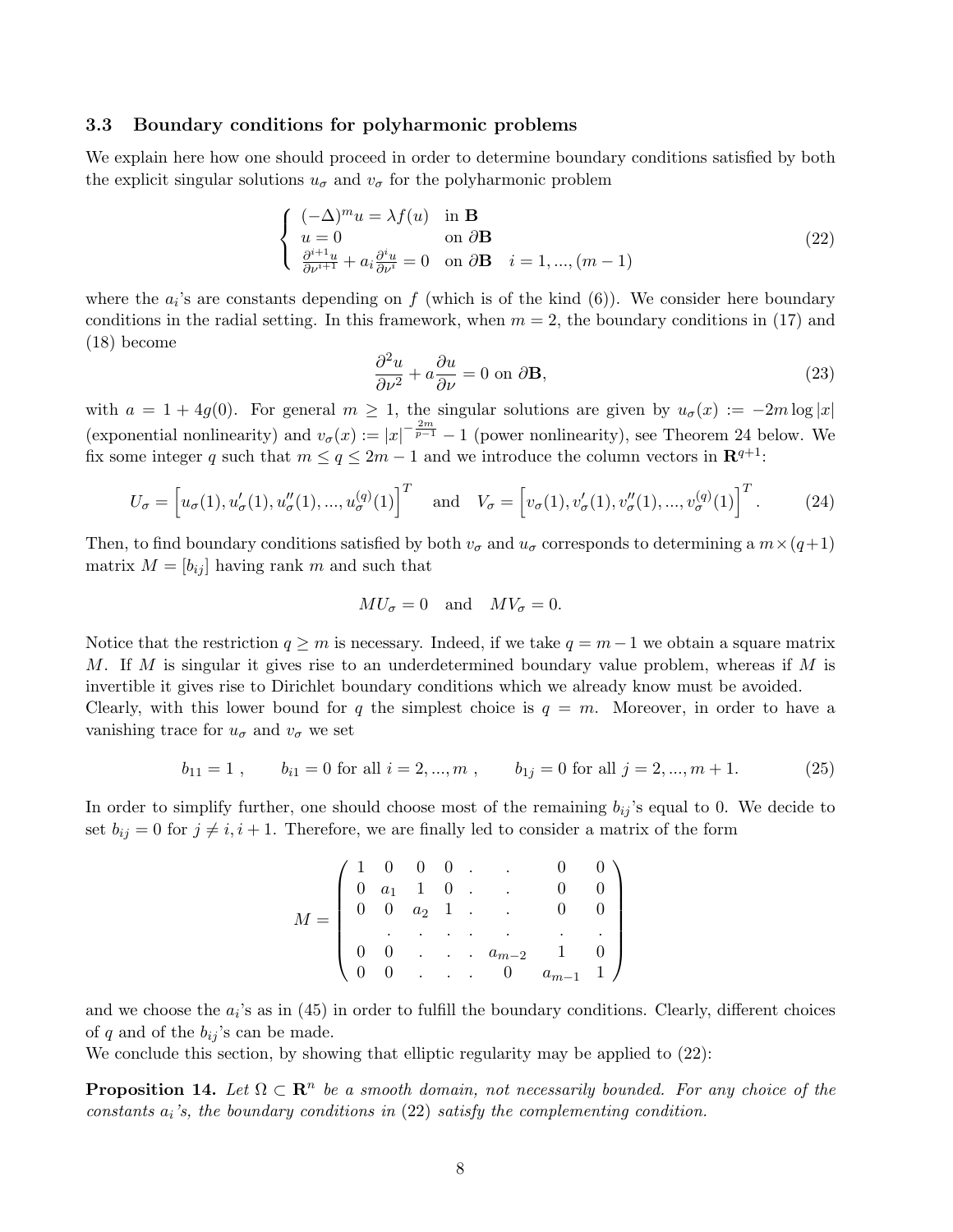*Proof.* We follow the notation of [1], pp.625-633. For all  $\xi \in \mathbb{R}^n$ , the principal part of the characteristic polynomial associated to the operator  $(-\Delta)^m$  is  $L'(\xi) = |\xi|^{2m}$ . If  $\nu$  denotes the outward unit normal to  $\partial\Omega$  and  $\xi$  any vector parallel to  $\partial\Omega$ , we get that  $\tau = i|\xi|$  is the unique root with positive imaginary part of  $L'(\xi + \tau \nu)$ , as polynomial in  $\tau$ , and it has multiplicity m. Hence,

$$
M^+(\xi, \tau) = (\tau - i|\xi|)^m = \sum_{j=0}^m \gamma_j \tau^j , \quad \text{where} \quad \gamma_j = \begin{pmatrix} m \\ j \end{pmatrix} (-i|\xi|)^{m-j}.
$$

We associate to the boundary conditions in (22) the polynomials

$$
B'_{i}(\xi + \tau \nu) = \begin{cases} 1 & \text{if } i = 0 \\ \tau^{i+2} & \text{if } i = 1, ..., m - 1. \end{cases}
$$

To prove that the complementing condition holds one has to check that, for every  $\xi \neq 0$ , the  $B_j'(\xi + \tau \nu)$ are linearly independent modulo  $M^+(\xi, \tau)$ . This follows by observing that:

$$
B'_{i}(\xi + \tau \nu) = \begin{cases} 1 \mod[M^{+}(\xi, \tau)] & \text{if } i = 0 \\ \tau^{i+2} \mod[M^{+}(\xi, \tau)] & \text{if } i = 1, ..., m-3 \\ -\sum_{j=0}^{m-1} \gamma_{j} \tau^{j} \mod[M^{+}(\xi, \tau)] & \text{if } i = m-2 \\ \left(\gamma_{m-1} \sum_{j=0}^{m-1} \gamma_{j} \tau^{j} - \sum_{j=1}^{m-1} \gamma_{j-1} \tau^{j}\right) \mod[M^{+}(\xi, \tau)] & \text{if } i = m-1 \end{cases}
$$

which, for every  $\xi \neq 0$ , are linearly independent as polynomials in  $\tau$ .

# 4 Proof of Theorem 1

We first prove that the complementing condition is satisfied:

Lemma 15. The boundary conditions in (8) satisfy the complementing condition.

*Proof.* We follow again the notation of [1], pp.625-633. We have  $M^+(\xi, \tau) = (\tau - i|\xi|)^2 = \tau^2$  $2i|\xi|\tau - |\xi|^2$ , while the polynomials associated to the boundary conditions are  $B_1'(\xi + \tau \nu) = 1$  and  $B_2'(\xi+\tau\nu) = \tau^2 + |\xi|^2$ . The complementing condition holds if we show that, for every  $\xi \neq 0$ ,  $B_1'(\xi+\tau\nu)$ and  $B_2'(\xi + \tau \nu)$  are linearly independent modulo  $M^+(\xi, \tau)$ . This follows by observing that

$$
B'_{1}(\xi + \tau \nu) = 1 \mod[M^{+}(\xi, \tau)], \qquad B'_{2}(\xi + \tau \nu) = 2i |\xi| \tau + 2 |\xi|^{2} \mod[M^{+}(\xi, \tau)]
$$

which, for every  $\xi \neq 0$ , are linearly independent as polynomials in  $\tau$ .

*Proof of (i)*. On the space  $H^2 \cap H_0^1(\Omega)$  we define the bilinear form

$$
A(u, v) := \int_{\Omega} \Delta u \Delta v - d \int_{\partial \Omega} \frac{\partial u}{\partial \nu} \frac{\partial u}{\partial \nu}.
$$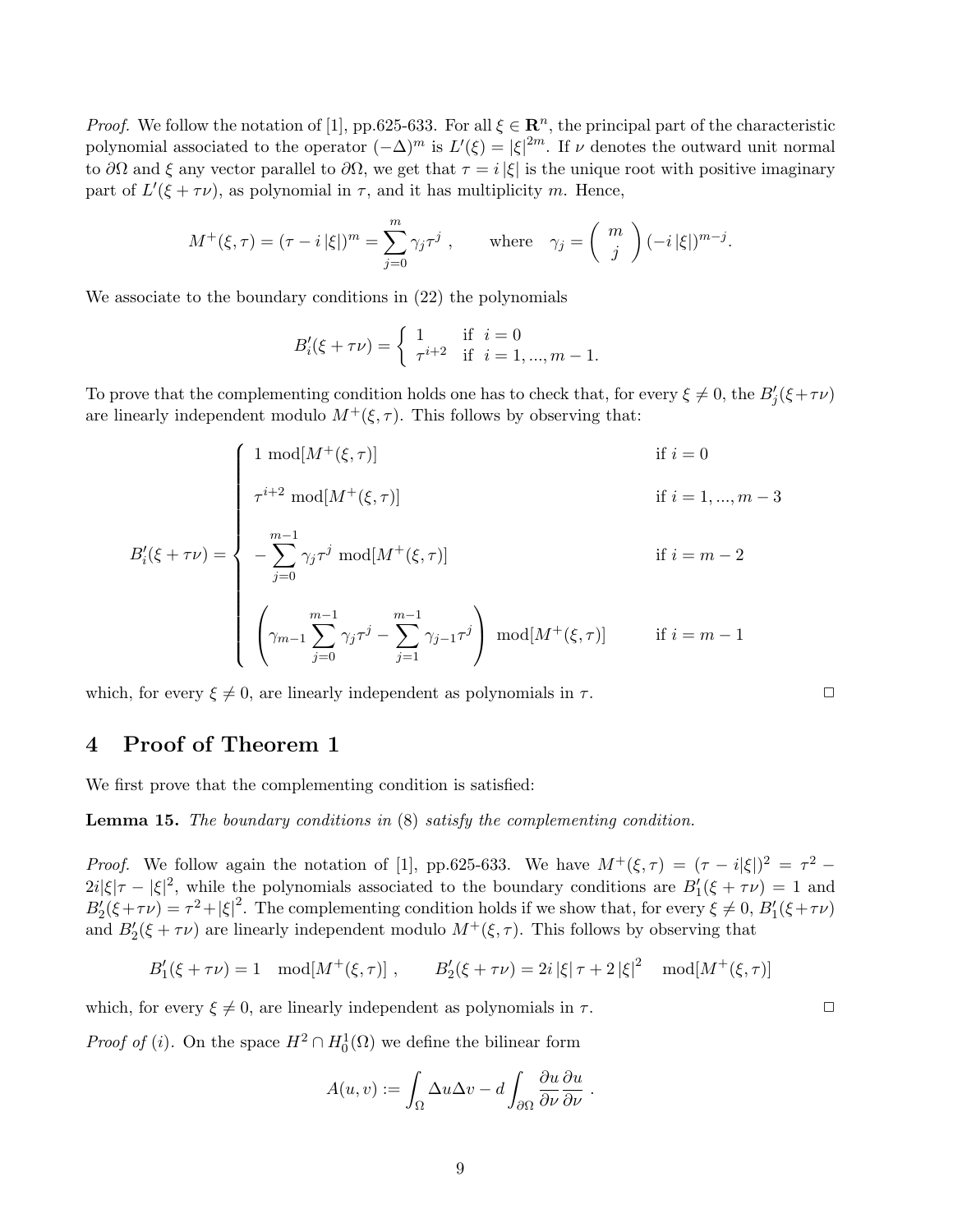This form is clearly continuous and symmetric. Moreover, by definition of  $\sigma$ , we have

$$
A(u, u) = \int_{\Omega} |\Delta u|^2 - d \int_{\partial \Omega} \left| \frac{\partial u}{\partial \nu} \right|^2 \ge \frac{\sigma - d}{\sigma} \int_{\Omega} |\Delta u|^2 \quad \text{for all } u \in H^2 \cap H_0^1(\Omega)
$$

so that the form A is coercive. Since  $H^2 \cap H_0^1(\Omega) \subset L^2(\Omega)$ , we have  $L^2(\Omega) \subset [H^2 \cap H_0^1(\Omega)]'$  (the dual space). Hence, by applying the Lax-Milgram Theorem, we infer that for any  $\phi \in L^2(\Omega)$ , the problem

$$
\int_{\Omega} \Delta u \Delta v - d \int_{\partial \Omega} \frac{\partial u}{\partial \nu} \frac{\partial v}{\partial \nu} = \int_{\Omega} \phi v \qquad \text{for all } v \in H^2 \cap H_0^1(\Omega)
$$
 (26)

admits a unique solution  $u \in H^2 \cap H_0^1(\Omega)$ . Assume for a moment that  $u \in H^4(\Omega)$ , then taking  $v \in C_c^{\infty}(\Omega)$  in (26) and integrating by parts we get

$$
\int_{\Omega} \Delta^2 uv = \int_{\Omega} \phi v \quad \text{for all } v \in C_c^{\infty}(\Omega)
$$

which proves that

$$
\Delta^2 u = \phi \quad \text{in } \Omega. \tag{27}
$$

Let  $v \in H^2 \cap H_0^1(\Omega)$ . Integrating by parts in (26) and using (27) gives

$$
\int_{\partial\Omega} \left( \Delta u - d\frac{\partial u}{\partial \nu} \right) \frac{\partial v}{\partial \nu} = 0 \quad \text{for all } v \in H^2 \cap H_0^1(\Omega)
$$

which, by arbitrariness of v, shows that  $\Delta u - d\frac{\partial u}{\partial \nu} = 0$  on  $\partial \Omega$ . Hence, the second boundary condition is satisfied under the additional assumption that  $u \in H^4(\Omega)$ . Since the complementing condition is satisfied in view of Lemma 15, regularity theory applies (see [1]) so that we indeed have  $u \in H^4(\Omega)$ and the proof is complete.

An alternative proof of existence and uniqueness may be obtained by exploiting the strict convexity of the functional

$$
I(u) := \frac{1}{2} \int_{\Omega} |\Delta u|^2 - \frac{d}{2} \int_{\partial \Omega} \left| \frac{\partial u}{\partial \nu} \right|^2 - \int_{\Omega} \phi u \qquad u \in H^2 \cap H_0^1(\Omega) . \tag{28}
$$

The solution of  $(8)$  is the unique minimizer of  $I$ .

To conclude we still have to show that if  $\phi \in H^k(\Omega)$  for some  $k \geq 1$ , then  $u \in H^{k+4}(\Omega)$  but, in view of Lemma 15, this follows directly by elliptic regularity.

*Proof of (ii).* Assume that  $d \geq 0$  and  $\phi \geq 0$  ( $\phi \neq 0$ ). Statement *(ii)* is a straightforward consequence of the following

**Lemma 16.** Assume that  $d \geq 0$ . Then for all  $u \in H^2 \cap H_0^1(\Omega) \setminus \{0\}$  there exists  $w \in H^2 \cap H_0^1(\Omega)$ such that: (j)  $w > 0$  in  $\Omega$  $\frac{\partial w}{\partial \nu} < 0$  on  $\partial \Omega$  (jjj)  $I(w) \leq I(u)$ .

*Proof.* Given  $u \in H^2 \cap H_0^1(\Omega) \setminus \{0\}$ , let  $w \in H^2 \cap H_0^1(\Omega)$  be the unique solution of

$$
\begin{cases}\n-\Delta w = |\Delta u| & \text{in } \Omega \\
w = 0 & \text{on } \partial \Omega.\n\end{cases}
$$
\n(29)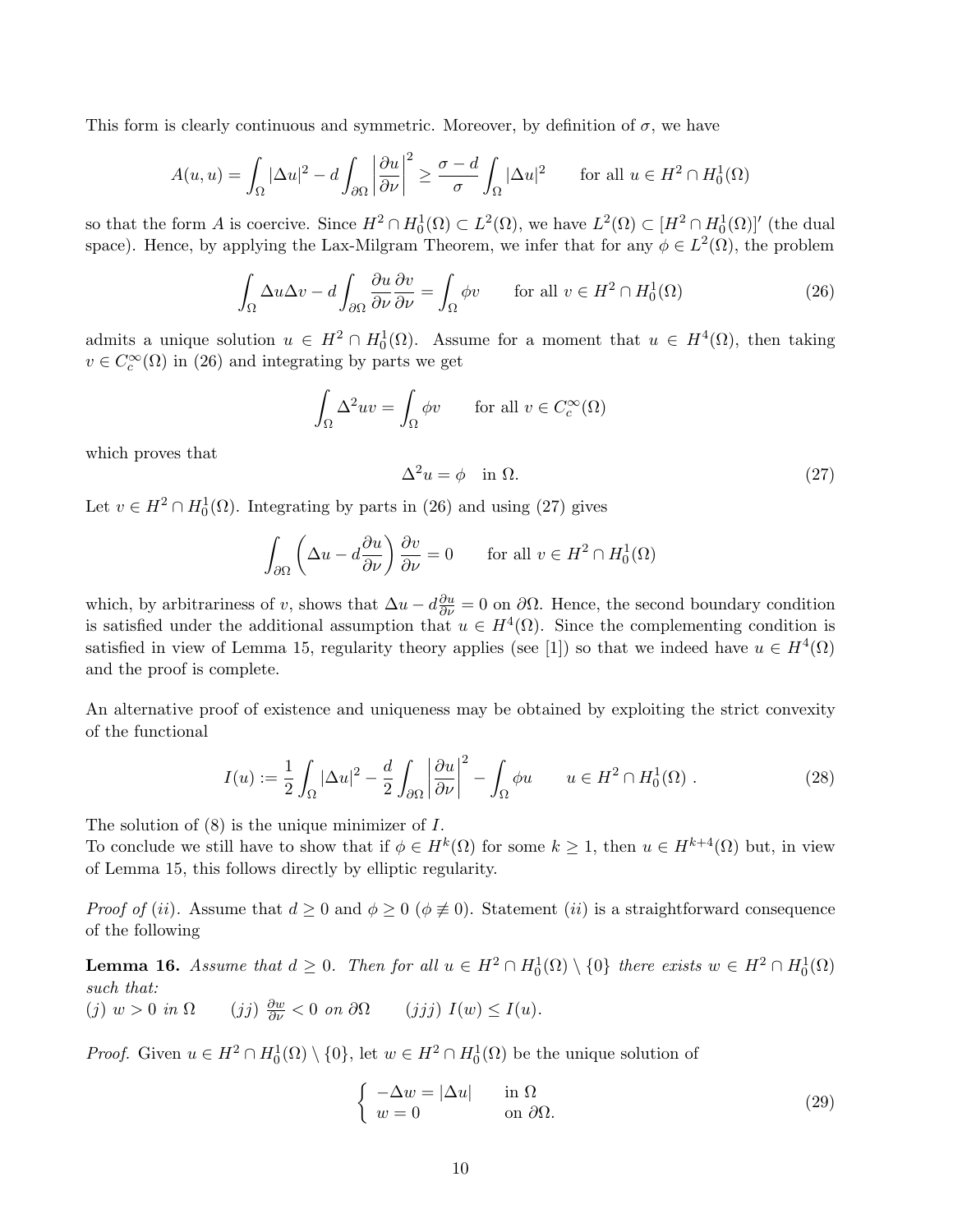By the maximum principle for superharmonic functions,  $(j)$  and  $(jj)$  follow. Moreover, both  $w \pm u$  are superharmonic in  $\Omega$  and vanish on  $\partial \Omega$ . This proves that

$$
|u| \leq w
$$
 in  $\Omega$ ,  $\left|\frac{\partial u}{\partial \nu}\right| \leq \left|\frac{\partial w}{\partial \nu}\right|$  on  $\partial \Omega$ .

In turn, these inequalities (and  $-\Delta w = |\Delta u|$ ) prove  $(jjj)$ .

*Proof of (iii)*. For all  $u \in \mathcal{H}(\Omega)$  let

$$
\sigma(u) := \frac{\int_{\Omega} |\Delta u|^2}{\int_{\partial \Omega} \left| \frac{\partial u}{\partial \nu} \right|^2}.
$$

Then, we may rewrite (7) as

$$
\sigma := \inf_{u \in \mathcal{H}(\Omega)} \sigma(u) . \tag{30}
$$

In view of the compact embedding  $H^2(\Omega) \subset H^1(\partial\Omega)$ , the infimum in (30) is achieved.

To show that the minimizers are strictly positive, we observe that the functions  $w$ , defined in the proof of Lemma 16, clearly belong to  $\mathcal{H}(\Omega)$ . Then it is easy to get, for  $\sigma(u)$ , an equivalent version of Lemma 16 and conclude.

Let us now show that the minimizer  $\bar{u}$  for (30) solves the Euler equation and it is a smooth function. Consider the functional I in (28) with  $\phi \equiv 0$  and  $d = \sigma$ . Then, by definition of  $\sigma$ , we have  $I(u) \ge 0$  for all  $u \in H^2 \cap H_0^1(\Omega)$ . Since  $I(\overline{u}) = 0$ ,  $\overline{u}$  is a minimizer for I and it solves the Euler equation as shown in the above proof of (i). Finally, interior smoothness of  $\bar{u}$  is a consequence of elliptic regularity, whereas smoothness up to the boundary follows from Lemma 15, see [1].

In order to conclude the proof of statement *(iii)* we still have to show that the minimizer  $\bar{u}$  is unique. By contradiction; let  $v \in H^2 \cap H_0^1(\Omega)$  be another minimizer. We have already shown that  $v > 0$  in Ω. For every  $c \in \mathbf{R}$ , define  $v_c := v + c\overline{u}$ . Exploiting the fact that both v and  $\overline{u}$  solve (8) when  $d = σ$ and  $\phi \equiv 0$ , it is easy to verify that also  $v_c$  is a minimizer. But, unless v is a multiple of  $\overline{u}$ , there exists some c such that  $v_c$  changes sign in  $\Omega$ . This leads to a contradiction and completes the proof.  $\Box$ 

### 5 Proof of Theorem 2

We proceed in four steps.

Step 1. We show that  $u''$  changes sign in  $[-1, 1]$ .

For contradiction, assume first that  $u'' \geq 0$  in [-1, 1]. Then, u is convex and has a global minimum at some  $x_m \in (-1,1)$ . Moreover,  $u'(-1) < u'(x_m) = 0$ . Since  $u''(-1) \ge 0$ , this contradicts *(iii)*. A similar argument (changing all the signs!) enables us to rule out the possibility that  $u'' \leq 0$  in [-1, 1]. Step 2. We show that  $u''$  cannot have only one zero in  $(-1, 1)$ .

For contradiction, assume that there exists  $z \in (-1,1)$  such that  $u''(z) = 0$ ,  $u'' < 0$  in  $(-1, z)$  and  $u'' > 0$  in  $(z, 1)$ . Then, since  $u'(-1) = \delta^{-1}u''(-1) \leq 0$  in view of *(iii)*, u is strictly negative in a right neighborhood of  $x = -1$ , it has a flex point at  $x = z$  and a local minimum at some  $x_m \in (z, 1)$ . Moreover, since  $u'' > 0$  in  $(z, 1)$ , we also have  $u'(1) > u'(x_m) = 0$ . Since  $u''(1) \ge 0$ , this contradicts (*iii*). Reversing all signs and arguing from  $x = 1$  backwards enables us to show that there exists no  $z \in (-1,1)$  such that  $u''(z) = 0$ ,  $u'' > 0$  in  $(-1, z)$  and  $u'' < 0$  in  $(z, 1)$ .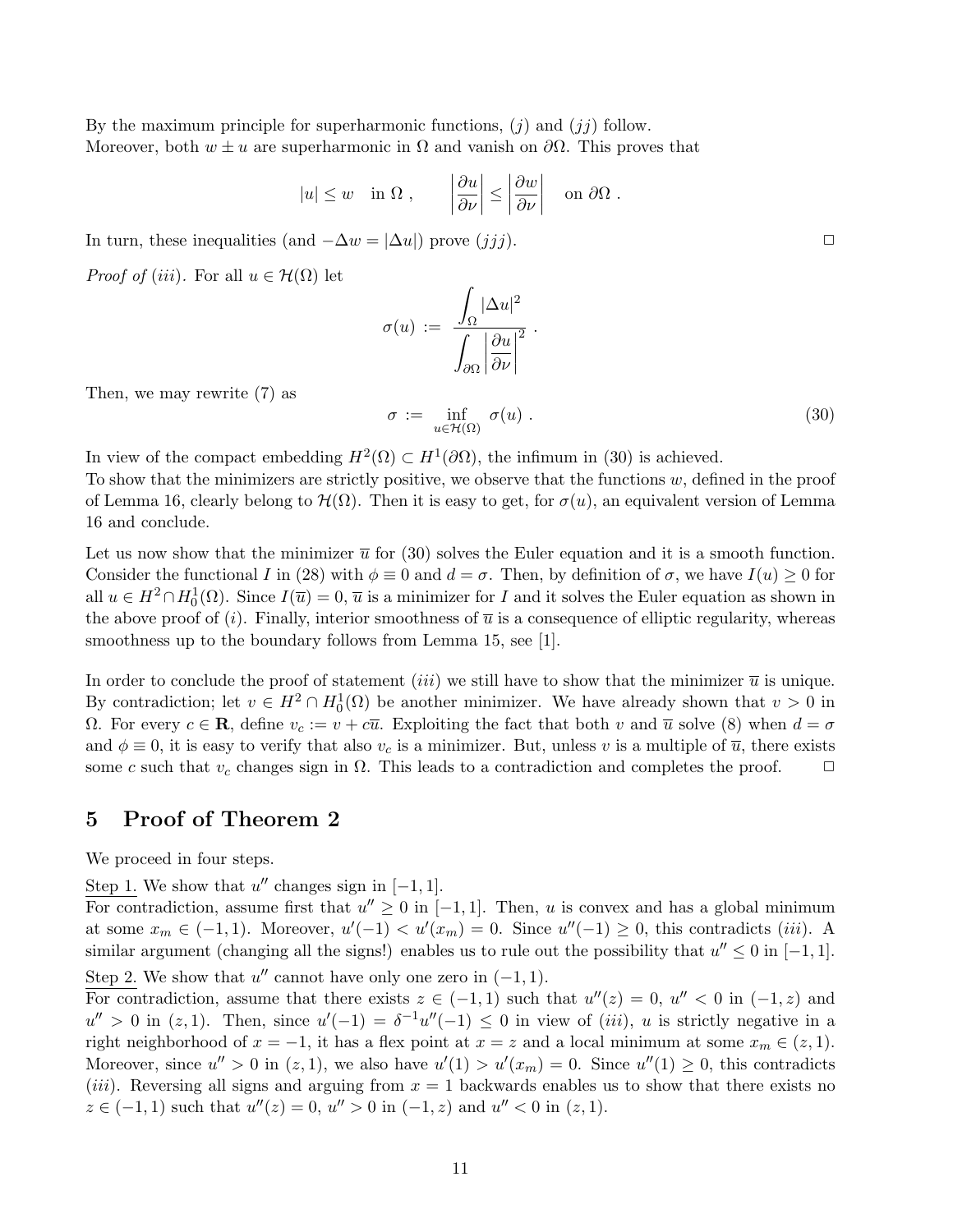Step 3. We show that  $u''$  cannot have infinitely many zeros in  $[-1, 1]$ .

 $\overline{\text{Since}}$  assumption (*i*) tells us that u'' is a convex function, it may have infinitely many zeros only if  $u'' \equiv 0$  on some interval  $I \subset [-1,1]$ . The case  $I = [-1,1]$  is excluded by the assumption  $u \not\equiv 0$ . If  $I = [-1, z]$  for some  $z \in (-1, 1)$ , by convexity of u'' we obtain  $u''(1) > 0$  and  $u'(1) > 0$  which contradicts (iii). If  $I = [z, 1]$  for some  $z \in (-1, 1)$ , by convexity of u'' we obtain  $u''(-1) > 0$  and  $u'(-1) < 0$  which contradicts *(iii)*. Similarly, we can exclude the case where  $I = [z_1, z_2]$  for some  $-1 < z_1 < z_2 < 1.$ 

Step 4. Conclusion.

 $\overline{\mathrm{By}}$  combining the statements of Steps 1-3 with assumption (i) (convexity of u''), we deduce that there exist  $-1 < z_1 < z_2 < 1$  such that  $u''(z_1) = u''(z_2) = 0$ ,  $u'' > 0$  on  $[-1, z_1) \cup (z_2, 1]$ ,  $u'' \le 0$  on  $(z_1, z_2)$ . The same arguments used in Step 2, show that u is strictly positive in a right neighborhood of  $x = -1$ , it has a flex point at  $x = z_1$  and a local maximum at some  $x_M \in (z_1, z_2)$ . For contradiction, assume that  $u(\overline{x}) = 0$  for some  $\overline{x} \in (x_M, 1)$ . Then, by  $(ii)$ , u admits a local minimum at some  $x_m \in [\overline{x}, 1)$  so that necessarily  $z_2 \in (x_M, x_m)$ . Hence,  $u'' > 0$  in  $[x_m, 1]$  and, in turn,  $u'(1) > u'(x_m) = 0$ . Since also  $u''(1) > 0$ , this contradicts *(iii)*.

**Remark 17.** The above proof establishes that under the assumptions of Theorem 2 the function  $u$  is positive and it has exactly two flex points.

### 6 Proof of Theorem 3

For  $\Omega = \mathbf{B}$ , take a minimizer of (30), namely a function  $u \in \mathcal{H}(\mathbf{B})$  such that

$$
\int_{\mathbf{B}} |\Delta u|^2 = \sigma \int_{\partial \mathbf{B}} \left| \frac{\partial u}{\partial \nu} \right|^2 \tag{31}
$$

In view of Theorem 1, we may assume  $u > 0$  and

$$
\int_{\partial \mathbf{B}} \frac{\partial u}{\partial \nu} < 0 \tag{32}
$$

For all  $\varepsilon > 0$  let  $v_{\varepsilon} := u + \varepsilon(|x|^2 - 1)$ . Then,

$$
\Delta v_{\varepsilon} = \Delta u + 2n\varepsilon \quad \text{in } \mathbf{B} \;, \qquad \frac{\partial v_{\varepsilon}}{\partial \nu} = \frac{\partial u}{\partial \nu} + 2\varepsilon \quad \text{on } \partial \mathbf{B} \; .
$$

Therefore,

$$
\int_{\mathbf{B}}|\Delta v_{\varepsilon}|^{2}=\int_{\mathbf{B}}|\Delta u|^{2}+4n\varepsilon\int_{\mathbf{B}}\Delta u+4n\omega_{n}\varepsilon^{2}\;,\qquad \int_{\partial\mathbf{B}}\left|\frac{\partial v_{\varepsilon}}{\partial\nu}\right|^{2}=\int_{\partial\mathbf{B}}\left|\frac{\partial u}{\partial\nu}\right|^{2}+4\varepsilon\int_{\partial\mathbf{B}}\frac{\partial u}{\partial\nu}+4\omega_{n}\varepsilon^{2}
$$

where  $\omega_n$  denotes the  $(n-1)$ -dimensional Hausdorff measure of  $\partial$ **B**. Hence, recalling (31) and using the divergence Theorem, we get

$$
I_{\varepsilon} := \int_{\mathbf{B}} |\Delta v_{\varepsilon}|^2 - \sigma \int_{\partial \mathbf{B}} \left| \frac{\partial v_{\varepsilon}}{\partial \nu} \right|^2 = 4\varepsilon (n - \sigma) \int_{\partial \mathbf{B}} \frac{\partial u}{\partial \nu} + 4\omega_n (n - \sigma) \varepsilon^2.
$$
 (33)

If  $\sigma < n$ , in view of (32), the previous equation gives  $I_{\varepsilon} < 0$  for  $\varepsilon$  sufficiently small, which contradicts the definition of  $\sigma$  in (30). Hence,  $\sigma \geq n$ . In order to prove the converse inequality, consider the function  $\overline{u}(x) := 1 - |x|^2$ . It is readily seen that  $\sigma(\overline{u}) = n$ . This proves that  $\sigma = n$  and that  $\overline{u}$  is a minimizer for (30).

Finally, from Theorem 1, it follows that nontrivial multiples of  $\overline{u}$  are the only minimizers for (30).  $\Box$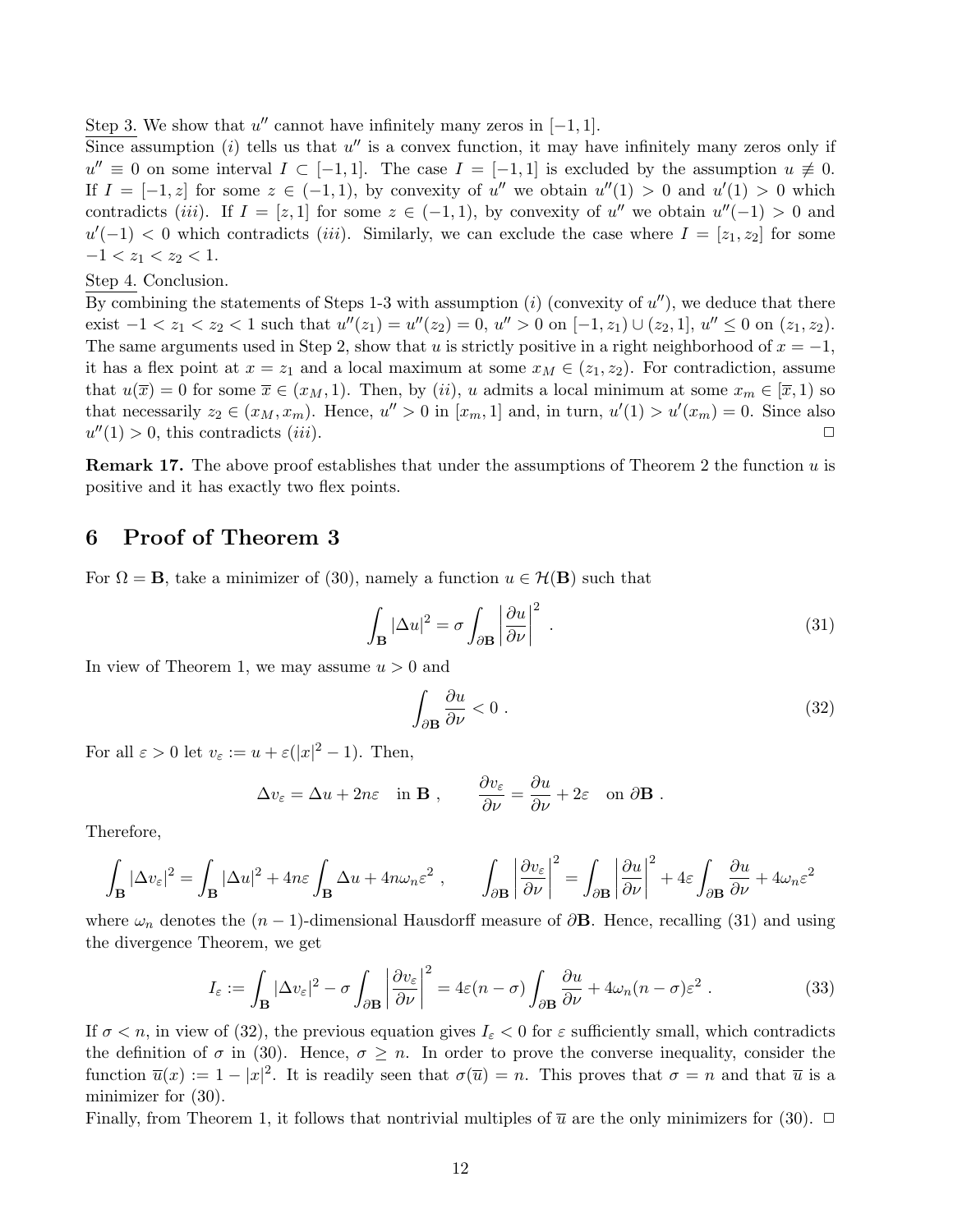## 7 Proof of Theorem 4

Let  $\lambda_1$  be defined as in (10), from the compactness of the embedding  $H^2 \cap H_0^1(\Omega) \subset L^2(\Omega)$  we get that the infimum in (10) is achieved so the minimizer  $\phi_1$  exists. To show that  $\phi_1 > 0$  in  $\Omega$ , we define

$$
\Sigma(u):=\frac{\displaystyle\int_{\Omega}|\Delta u|^{2}-d\int_{\partial\Omega}\left|\frac{\partial u}{\partial\nu}\right|^{2}}{\displaystyle\int_{\Omega}u^{2}}
$$

Then it is not difficult to show that for  $\Sigma(u)$  a similar version of Lemma 16 holds, from which the strict positivity of  $\phi_1$  follows.

### 8 Proof of Theorems 6 and 7

#### 8.1 Preliminary lemmas

The proofs of Theorems 6 and 7 require some technical results. Firstly, we prove a weak form of (2): **Lemma 18.** Let  $0 \leq d < \sigma$  and assume that  $u \in L^2(\Omega)$  satisfies

$$
\int_{\Omega} u \Delta^2 v \ge 0 \quad \text{for all } v \in X_d(\Omega), \quad v \ge 0 \text{ in } \Omega. \tag{34}
$$

.

Then,  $u \geq 0$  in  $\Omega$ . Moreover, one has either  $u \equiv 0$  or  $u > 0$  in  $\Omega$ .

*Proof.* If  $d = 0$ , we have Navier boundary conditions and the result is well-known (it follows by applying twice the maximum principle for  $-\Delta$ ). So, let us assume that  $d > 0$ . Take  $\phi \in C_c^{\infty}(\Omega)$ ,  $\phi \ge 0$ in  $\Omega$  and let v be the classical solution of

$$
\begin{cases}\n\Delta^2 v = \phi & \text{in } \Omega \\
v = 0 & \text{on } \partial\Omega \\
\Delta v - d\frac{\partial v}{\partial \nu} = 0 & \text{on } \partial\Omega.\n\end{cases}
$$

By Theorem 1, v exists, belongs to  $X_d(\Omega)$  and  $v \geq 0$  in  $\Omega$ . Hence we may use v in (34) as a test function:

$$
\int_{\Omega} u \Delta^2 v = \int_{\Omega} u \phi \ge 0,
$$

for all  $\phi \in C_c^{\infty}(\Omega)$ ,  $\phi \ge 0$  in  $\Omega$ . Thus  $u \ge 0$  in  $\Omega$ .

Let us now show that one has either  $u \equiv 0$  or  $u > 0$  in  $\Omega$ . Assume that u is not strictly positive in  $\Omega$ and let  $\chi$  be the characteristic function of the set  $\{x \in \Omega : u(x) = 0\}$ . Clearly  $\chi \ge 0$  in  $\Omega$  and  $\chi > 0$ on a subset of positive measure. Let  $v_0$  be the unique solution of

$$
\begin{cases} \Delta^2 v_0 = \chi & \text{in } \Omega\\ v_0 = 0 & \text{on } \partial\Omega\\ \Delta v_0 - d\frac{\partial v_0}{\partial \nu} = 0 & \text{on } \partial\Omega. \end{cases}
$$

By Theorem 1,  $v_0 > 0$  in  $\Omega$  and  $\frac{\partial v_0}{\partial \nu} < 0$  on  $\partial \Omega$ , so  $\Delta v_0 < 0$  on  $\partial \Omega$  (recall that  $d > 0$ ). The proof of the Lemma may now be completed by arguing as in [2, Lemma 1] with obvious changes.  $\Box$ 

Next, we state a result concerning with the existence and uniqueness of weak solutions: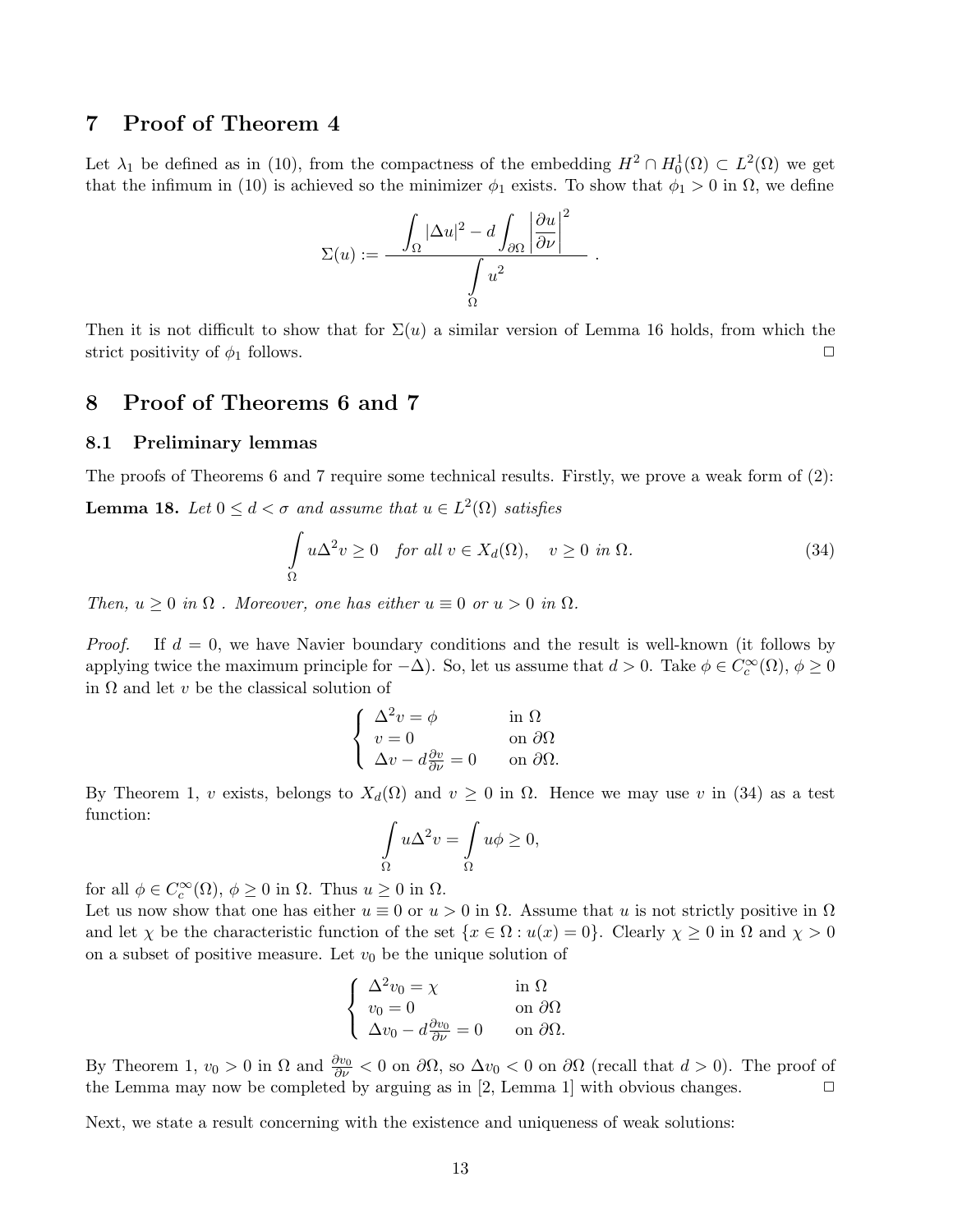**Lemma 19.** Let  $0 \leq d < \sigma$ . For all  $f \in L^1(\Omega)$  such that  $f \geq 0$  in  $\Omega$  there exists a unique  $u \in L^1(\Omega)$ such that  $u \geq 0$  in  $\Omega$  and

$$
\int_{\Omega} u \Delta^2 v = \int_{\Omega} f v \quad \text{for all } v \in C^4(\overline{\Omega}) \cap X_d(\Omega). \tag{35}
$$

Moreover, there exists  $C > 0$  such that  $||u||_1 \leq C||f||_1$ .

*Proof.* It may be obtained by arguing as in the proof of [7, Lemma 1] with two minor modifications. First, the standard positivity preserving property for  $-\Delta$  used there should here be replaced by Lemma 18. Second, the existence and uniqueness result for the "truncated problems" here follows from Theorem 1.  $\Box$ 

Finally, we establish a weak form of the super-subsolution method.

**Lemma 20.** Let  $0 \leq d < \sigma$  and  $\lambda > 0$ . Assume that there exists  $\overline{u} \in L^2(\Omega)$  such that  $\overline{u} \geq 0$  in  $\Omega$ ,  $f(\overline{u}) \in L^1(\Omega)$  and

$$
\int_{\Omega} \overline{u} \Delta^2 v \ge \lambda \int_{\Omega} f(\overline{u}) v \quad \text{for all } v \in X_d(\Omega), \quad v \ge 0 \text{ in } \Omega.
$$

Then there exists a solution u of (4) such that  $0 \le u \le \overline{u}$  in  $\Omega$ .

*Proof.* Let  $u_0 = \overline{u}$  and, for all  $m \geq 1$ , define inductively the function  $u_{m+1}$  as the unique solution of

$$
\int_{\Omega} u_{m+1} \Delta^2 v = \lambda \int_{\Omega} f(u_m) v \quad \text{for all } v \in X_d(\Omega), \quad v \ge 0 \text{ in } \Omega.
$$
 (36)

By Lemmas 18 and 19 we infer the existence of such functions and that  $0 \le u_{m+1} \le u_m$  in  $\Omega$ ,  $u_m \in L^2(\Omega)$  and  $f(u_m) \in L^1(\Omega)$ . Hence, there exists  $u \in L^2(\Omega)$ ,  $u \geq 0$  such that  $u_{m+1} \to u$  pointwise in  $\Omega$  and  $f(u) \in L^1(\Omega)$ . Finally, by Lebesgue's Theorem, we may pass to the limit in (36) so that u solves (4) in the sense of Definition 5.  $\Box$ 

#### 8.2 Proof of Theorem 6

Put

$$
\Lambda := \{ \lambda \geq 0 : (4) \text{ admits a nonnegative solution} \},
$$

and

$$
\lambda^* := \sup \Lambda.
$$

Clearly  $0 \in \Lambda$ , so  $\Lambda \neq \emptyset$ . On the other hand, by a standard application of the Implicit Function Theorem, we deduce that  $\lambda^* > 0$ . Moreover, by Lemmas 18 and 20, we infer that for every  $\lambda \in \Lambda$ minimal solutions exist. In particular, the family of minimal solutions, parametrized with respect to  $\lambda$ , is increasing (so that  $\Lambda$  is an interval).

Now we establish that  $\lambda^*$  is finite. To this end, let  $\lambda \in \Lambda$  and let u be the corresponding positive solution of (4). By definition of  $\alpha_f$  it follows that  $f(u) \geq \alpha_f u$  in  $\Omega$  ( $f(u) \neq \alpha_f u$ ). Then, by using the characterization of  $\lambda_1$  and  $\phi_1$  given in Theorem 4 and by Definition 5, we obtain

$$
\lambda_1 \int_{\Omega} u \phi_1 = \int_{\Omega} u \Delta^2 \phi_1 = \lambda \int_{\Omega} f(u) \phi_1 > \lambda \alpha_f \int_{\Omega} u \phi_1.
$$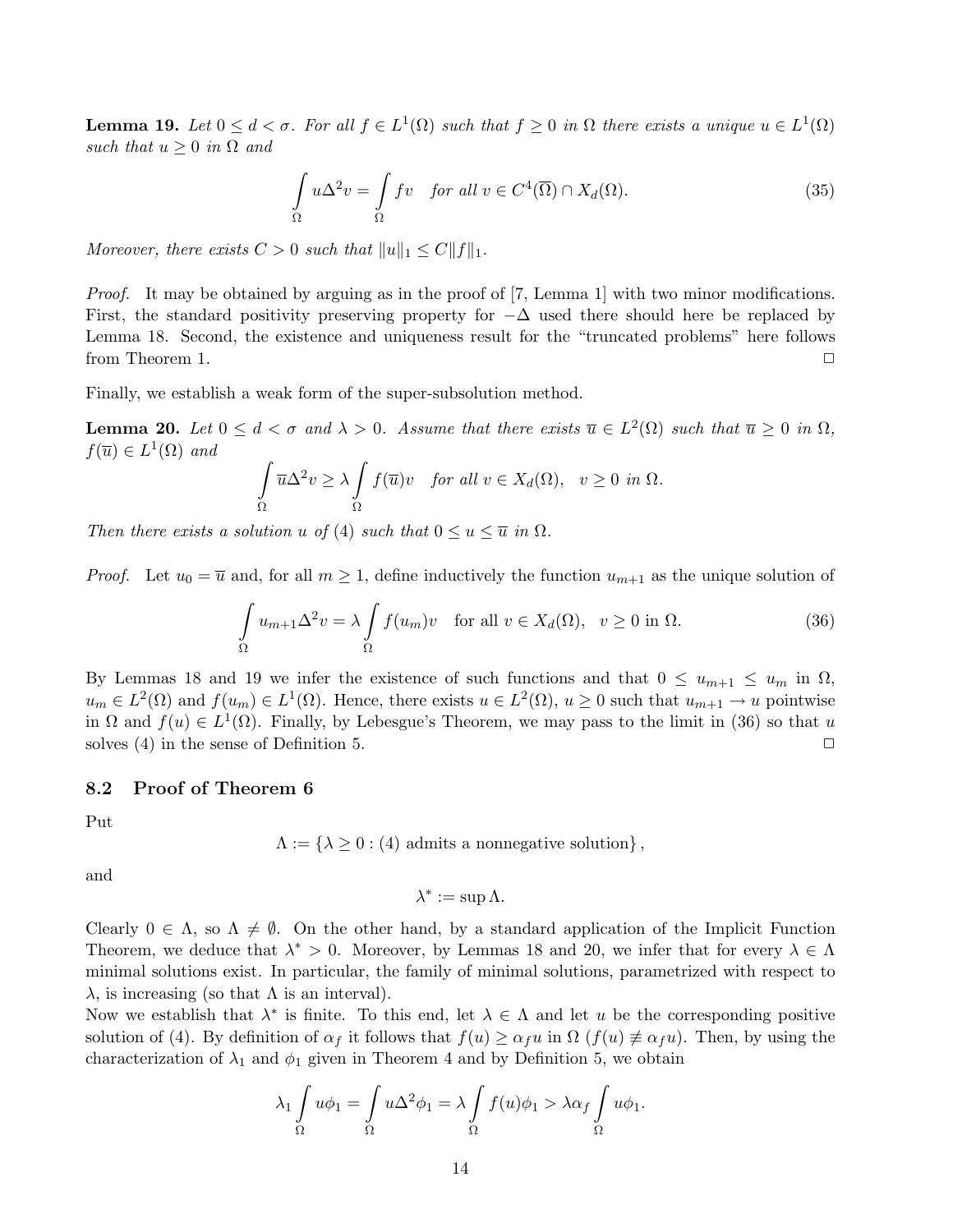This yields

$$
\lambda^* \leq \frac{\lambda_1}{\alpha_f}.
$$

To conclude the proof we still have to study the case  $\lambda = \lambda^*$ . First we need the following statement concerning the stability of the minimal regular solution:

**Lemma 21.** Let  $\lambda \in (0, \lambda^*)$  and suppose that the corresponding minimal solution  $u_{\lambda}$  of (4) is regular. Let  $\mu_1$  and  $\psi_1$  denote, respectively, the least eigenvalue and the corresponding eigenfunction of the linearized operator  $\Delta^2 - \lambda f'(u_\lambda)$  under the boundary conditions in (4). Then  $\mu_1 > 0$  and  $\psi_1$  is strictly of one sign in  $\Omega$ .

*Proof.* Consider the variational characterization of  $\mu_1$ :

$$
\mu_1(\lambda) = \inf_{u \in H^2 \cap H_0^1(\Omega)} \frac{\int_{\Omega} |\Delta u|^2 - d \int_{\partial \Omega} \left| \frac{\partial u}{\partial \nu} \right|^2 - \lambda \int_{\Omega} f'(u_\lambda) u^2}{\int_{\Omega} u^2}.
$$

¿From the compactness of the embedding  $H^2 \cap H_0^1(\Omega) \subset L^2(\Omega)$  and the regularity of  $u_\lambda$ , we deduce that the infimum is achieved. Hence, the minimizer  $\psi_1$  exists. To show that  $\psi_1 > 0$  in  $\Omega$ , we fix  $\lambda \in (0, \lambda^*)$  and we define the functional

$$
\Gamma(u) := \frac{\int_{\Omega} |\Delta u|^2 - d \int_{\partial \Omega} \left| \frac{\partial u}{\partial \nu} \right|^2 - \lambda \int_{\Omega} f'(u_{\lambda}) u^2}{\int_{\Omega} u^2}.
$$

One can then apply the arguments of the proof of Lemma 16 to  $\Gamma(u)$  to obtain  $\psi_1 > 0$  in  $\Omega$ . Finally, to show that  $\mu_1 > 0$  one can follow the proof of [2, Proposition 4], see also [4, Proposition 3.5].  $\Box$ 

Next, we note that by Lemma 20 the map  $\lambda \mapsto u_\lambda(x)$  is strictly increasing for all  $x \in \Omega$  so that we may define

$$
u^*(x) := \lim_{\lambda \to \lambda^*} u_\lambda(x) \qquad (x \in \Omega) . \tag{37}
$$

The following statement completes the proof of Theorem 6:

**Lemma 22.** Assume that the minimal solution  $u_{\lambda}$  of (4) is regular for all  $\lambda \in (0, \lambda^*)$  and f satisfies condition (12). Then, the function  $u^*$  defined in (37) satisfies  $u^* \in H^2 \cap H_0^1(\Omega)$  and solves (4) for  $\lambda = \lambda^*$ .

*Proof.* Let  $u_{\lambda}$  be the minimal solution of (4), then

$$
\int_{\Omega} u_{\lambda} \Delta^2 v = \lambda \int_{\Omega} f(u_{\lambda}) v \quad \text{for all } v \in X_d(\Omega), \tag{38}
$$

so that by Lemma 21, after an integration by parts, we get

$$
\lambda \int_{\Omega} f'(u_{\lambda}) u_{\lambda}^{2} \le \int_{\Omega} |\Delta u_{\lambda}|^{2} - d \int_{\partial \Omega} \left| \frac{\partial u_{\lambda}}{\partial \nu} \right|^{2} = \int_{\Omega} u_{\lambda} \Delta^{2} u_{\lambda} = \lambda \int_{\Omega} f(u_{\lambda}) u_{\lambda}.
$$
 (39)

*i*. From (12) it follows that there exist  $\varepsilon > 0$  and  $C > 0$  such that  $(1 + \varepsilon) f(s) s \leq f'(s) s^2 + C$  for all  $s \geq 0$ . This fact, combined with (39), yields the existence of  $C_1 > 0$  such that:

$$
\int\limits_{\Omega} f(u_{\lambda})u_{\lambda} < C_1.
$$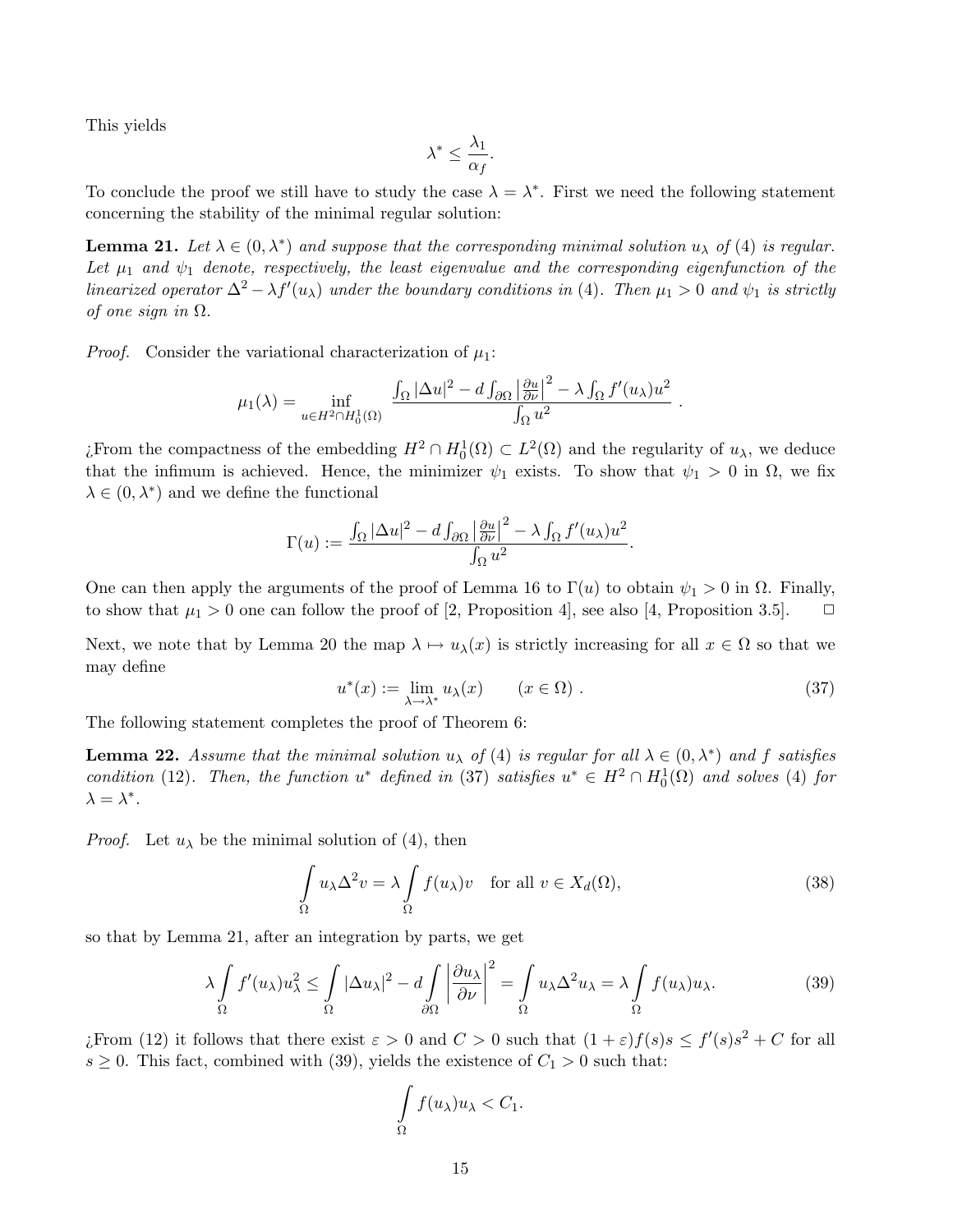Therefore

$$
||u_\lambda||_d^2 = \int_{\Omega} |\Delta u_\lambda|^2 - d \int_{\partial \Omega} \left| \frac{\partial u_\lambda}{\partial \nu} \right|^2 = \lambda \int_{\Omega} f(u_\lambda) u_\lambda < \lambda^* C_1.
$$

Letting  $\lambda \to \lambda^*$ , in the above inequality we deduce that, up to a subsequence,

$$
u_{\lambda} \to u^*
$$
 in  $H^2 \cap H_0^1(\Omega)$  as  $\lambda \to \lambda^*$ .

And this allows us to pass to the limit in (38). Therefore,  $u^*$  solves (4) for  $\lambda = \lambda^*$ .  $\Box$ 

#### 8.3 Proof of Theorem 7

Assume that (13) holds and set  $\varphi(s) := \log f(s)$ . Then, (4) may be rewritten as

$$
\begin{cases}\n\Delta^2 u = \lambda e^{\varphi(u)} & \text{in } \Omega \\
u = 0 & \text{on } \partial\Omega \\
\Delta u - d\frac{\partial u}{\partial \nu} = 0 & \text{on } \partial\Omega,\n\end{cases}
$$
\n(40)

where  $\varphi \in C^2(\mathbf{R}_+)$ , is increasing and convex. Of course, problem (4) and problem (40) have the same solutions. The regularity of the minimal solution of (40) may be obtained as in the proof of [4, Lemma 5.2] (see also previous work in [2]), where problem (40) is studied in the case  $d = 0$ .

# 9 Proof of Theorem 8

We begin with the regularity result

**Proposition 23.** Assume that  $1 < p \leq \frac{n+4}{n-4}$  $\frac{n+4}{n-4}$  and let  $u \in H^2 \cap H_0^1(\Omega)$  be a solution of (4) with  $f(u) = (1 + u)^p$ . Then u is regular.

*Proof.* If we show that  $u \in L^q(\Omega)$  for every  $q < \infty$ , the statement follows by elliptic regularity. Thanks to [4, (6.1)], we have that for every  $\varepsilon > 0$  there exist  $q_{\varepsilon} \in L^{\frac{n}{4}}(\Omega)$  and  $F_{\varepsilon} \in L^{\infty}(\Omega)$  such that:

$$
(1+u(x))^p = q_{\varepsilon}(x)u(x) + F_{\varepsilon}(x) \quad \text{and} \quad ||q_{\varepsilon}||_{\frac{n}{4}} < \varepsilon.
$$
 (41)

So, for every  $\varepsilon > 0$ , the equation in (4) can be rewritten as

$$
\Delta^2 u = \lambda \Big( q_\varepsilon(x) u(x) + F_\varepsilon(x) \Big) \quad \text{in } \Omega.
$$

In order to complete our argument we may follow Steps 2 and 3 in [24]. The only difference between [24] and this context being the Green function used there; here we have to consider the Green function of the operator  $\Delta^2$  with the boundary conditions in (4) whose existence follows from Theorem 1 (*i*).

Assume now that  $1 < p < \frac{n+4}{n-4}$  and consider the action functional associated to problem (4) with  $f(s) = (1 + s)^p$ :  $\overline{a}$  $\overline{a}$ 

$$
J(u) := \frac{1}{2} \int_{\Omega} |\Delta u|^2 - \frac{d}{2} \int_{\partial \Omega} \left| \frac{\partial u}{\partial \nu} \right|^2 - \frac{\lambda}{p+1} \int_{\Omega} |1+u|^{p+1}.
$$
 (42)

In view of Theorem 6, we know that there exists  $\lambda^* > 0$  such that, for every  $\lambda < \lambda^*$ , we have at least a solution of (4), the minimal one. Moreover, by Lemma 21, the least eigenvalue of the linearized operator  $\Delta^2 - \lambda p (1 + u_\lambda)^{p-1}$  is strictly positive. This enables us to argue as in the proof of [10,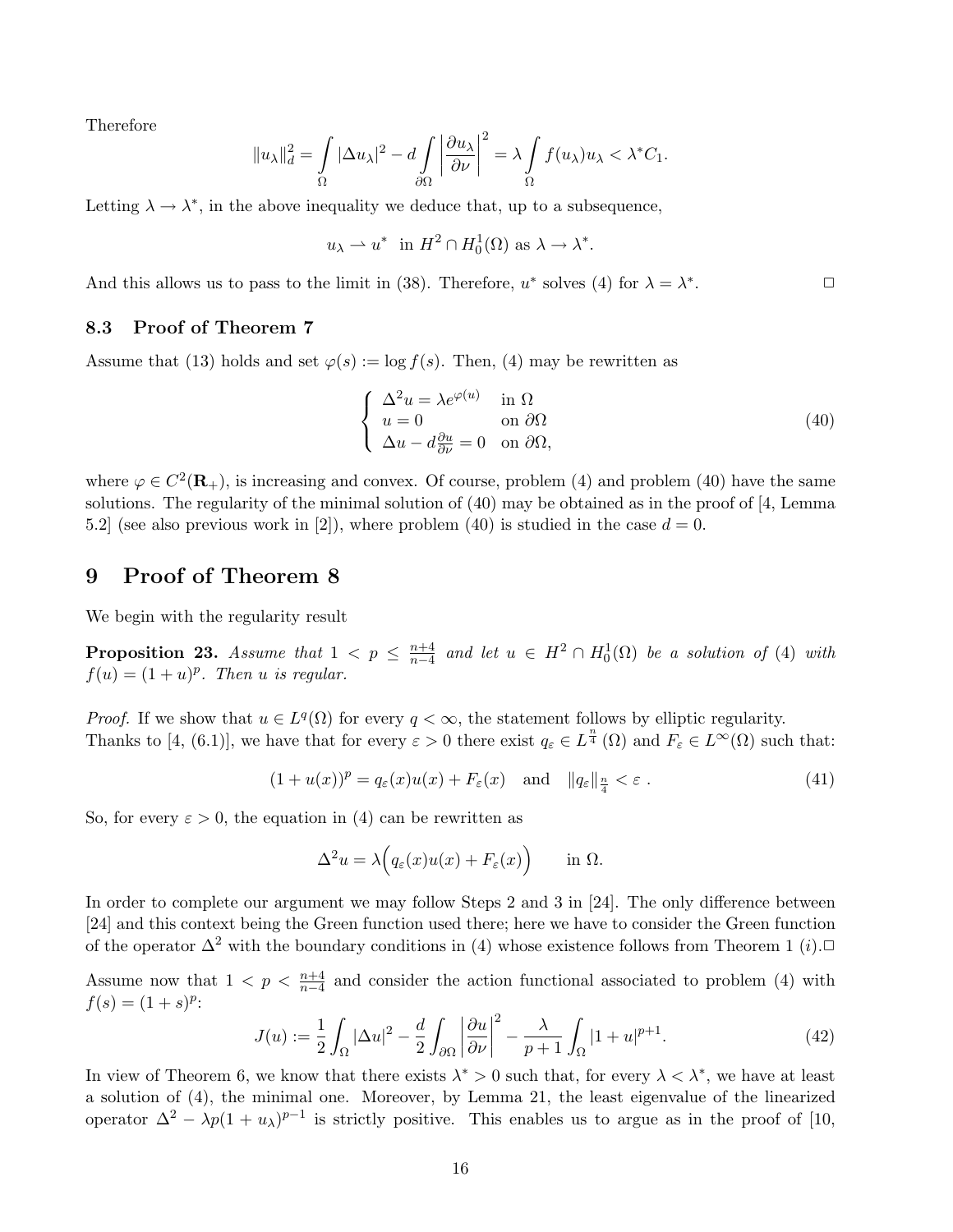Theorem 2.1 with few changes; therefore, the existence of a mountain pass critical point  $v_{\lambda}$  for J follows. In order to show that it is positive, we need to recall its variational characterization in [3]. Take  $\overline{u} \in H^2 \cap H_0^1(\Omega)$  such that

$$
J(\overline{u}) < J(u_\lambda) , \qquad -\Delta \overline{u} > 0 \quad \text{in} \ \Omega.
$$

In particular, this implies  $\overline{u} > 0$  in  $\Omega$ . Let  $\Gamma := \{ \gamma \in C^0([0,1], H^2 \cap H_0^1(\Omega)) ; \gamma(0) = u_\lambda, \gamma(1) = \overline{u} \}.$ Then,

$$
c:=\min_{\gamma\in\Gamma}\ \max_{t\in[0,1]}\ J(\gamma(t))
$$

is the mountain pass level of J corresponding to the solution  $v_\lambda$ . Since the Palais-Smale condition holds, there exists an "optimal path"  $\overline{\gamma} \in \Gamma$  such that  $\max_{t \in [0,1]} J(\overline{\gamma}(t)) = c$ . Lemma 16 defines a continuous map  $\Psi: H^2 \cap H_0^1(\Omega) \to H^2 \cap H_0^1(\Omega)$  such that for any  $u \in H^2 \cap H_0^1(\Omega)$ we have  $\Psi(u) = w$  with w solution of (29). Therefore, we have

$$
|\Delta u| = |\Delta \Psi(u)| \ , \quad |1+u| \le 1 + \Psi(u) \quad \text{in } \Omega \ , \qquad \left|\frac{\partial u}{\partial \nu}\right| \le \left|\frac{\partial \Psi(u)}{\partial \nu}\right| \quad \text{on } \partial \Omega. \tag{43}
$$

Note that  $u_\lambda$  and  $\overline{u}$  are fixed points for  $\Psi$  so that  $\Psi \circ \overline{\gamma} \in \Gamma$ . Moreover, by (43) we infer that  $J(\Psi(\overline{\gamma}(t))) \leq J(\overline{\gamma}(t))$  for all  $t \in [0,1]$ . Hence, by definition of c, we have  $\max_{t \in [0,1]} J(\Psi(\overline{\gamma}(t))) = c$ so that also  $\Psi \circ \overline{\gamma}$  is an optimal path and the point which achieves  $\max_{t\in[0,1]} J(\Psi(\overline{\gamma}(t)))$  is a positive mountain pass solution of (4).

Finally, to complete the proof of Theorem 8 we have to show that the extremal solution  $u^*$ , which exists by Lemma 22, is unique. To this end, recall that, from Proposition 23,  $u^*$  is a classical solution. Therefore, it suffices to argue as in the proof of [8, Lemma 2.6].

#### 10 Proof of Theorem 10

In this section, we prove Theorem 10 in its polyharmonic version. We refer to problem (22) and we first emphasize that the boundary conditions are well-defined. Indeed, if we assume that  $u \in H^m(\mathbf{B})$ , then  $\frac{\partial^i u}{\partial \nu^j} \in H^{m-i-\frac{1}{2}}(\partial \mathbf{B})$ . However, since for every  $i = 2, ..., (m-1)$  there exists  $b_i$  such that  $\frac{\partial^{i+2} u}{\partial \nu^{i+2}} = b_i \frac{\partial u}{\partial \nu}$ , we have that  $\frac{\partial^{i+2}u}{\partial \nu^{i+2}} \in H^{m-\frac{3}{2}}(\partial \mathbf{B}).$ 

The singular parameter  $\lambda_{\sigma}$  defined in (15) for the biharmonic operator is here defined by

$$
\lambda_{\sigma} := 2^{m} h(0) \prod_{i=0}^{m-1} (mg(0) + i) \prod_{i=1}^{m} (n - 2i - 2mg(0)). \tag{44}
$$

Therefore, we have

$$
f(s) = e^{s} \implies \lambda_{\sigma} = 2^{m} m! \prod_{i=1}^{m} (n - 2i) ,
$$
  

$$
f(s) = (1 + s)^{p} \implies \lambda_{\sigma} = 2^{m} \prod_{i=0}^{m-1} \left( \frac{m}{p - 1} + i \right) \prod_{i=1}^{m} \left( n - 2i - \frac{2m}{p - 1} \right).
$$

Finally, we choose

$$
a_i := 2mg(0) + i \qquad i = 1, ..., (m-1). \tag{45}
$$

Then, the polyharmonic version of Theorem 10 reads: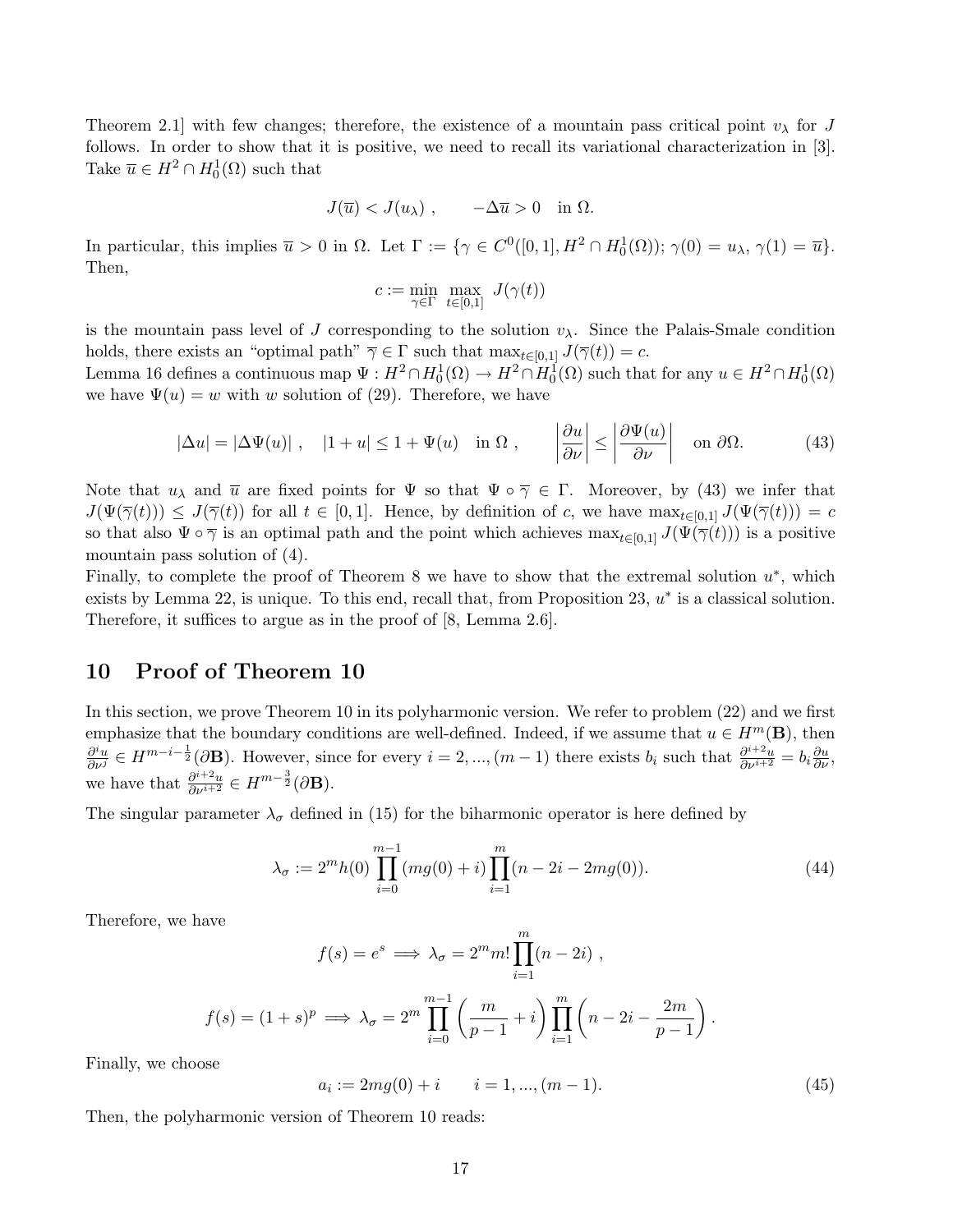**Theorem 24.** Let  $\lambda = \lambda_{\sigma}$  be as in (44) and let the  $a_i$ 's be as in (45). Then, the function  $u_{\sigma}(x) :=$  $-2m \log |x|$  (resp.  $v_{\sigma}(x) := |x|^{-\frac{2m}{p-1}} - 1$ ) is a singular radial solution of problem (22) with  $f(u) = e^u$  $(resp. f(u) = (1 + u)^p \text{ with } p > \frac{n}{n-2m}.$ 

We start by showing that  $u_{\sigma}$  and  $v_{\sigma}$  satisfy the corresponding equations.

**Lemma 25.** Let  $\lambda = \lambda_{\sigma}$  be as in (44), then  $u_{\sigma}(x) := -2m \log |x|$  satisfies  $(-\Delta)^m u = \lambda e^u$  in **B**.

*Proof.* For  $\alpha > 0$ , we define  $\tilde{u}(r) := -\alpha \log r$ . Using the radial expression of the Laplacian and arguing by induction on  $m$  we obtain

$$
(-\Delta)^m \tilde{u} = \alpha 2^{m-1} (m-1)! \prod_{i=1}^m (n-2i) r^{-2m}.
$$

The statement then follows by taking  $\alpha = 2m$ .

**Lemma 26.** Let  $\lambda = \lambda_{\sigma}$  be as in (44) and let  $p > \frac{n}{n-2m}$ . Then  $v_{\sigma}(x) := |x|^{-\frac{2m}{p-1}} - 1$  satisfies  $(-\Delta)^m u = \lambda (1+u)^p$  in **B**.

*Proof.* For  $\alpha > 0$ , we define  $\tilde{v}(r) := r^{-\frac{\alpha}{p-1}} - 1$ . Arguing by induction on m we obtain:

$$
(-\Delta)^m \widetilde{v} = 2^m \prod_{i=0}^{m-1} \left( \frac{\alpha}{2(p-1)} + i \right) \prod_{i=1}^m \left( n - 2i - \frac{\alpha}{p-1} \right) r^{-\left(\frac{\alpha}{p-1} + 2m\right)}.
$$

The statement then follows by taking  $\alpha = 2m$ .

By induction one can also show that for all  $k = 1, 2...$  we have

$$
u_{\sigma}^{(k)}(r) = (-1)^{k} 2m(k-1)! \, r^{-k} \qquad \text{and} \qquad v_{\sigma}^{(k)}(r) = (-1)^{k} \prod_{i=0}^{k-1} \left( \frac{2m}{p-1} + i \right) r^{-\left(\frac{2m}{p-1} + k\right)}.\tag{46}
$$

We may now prove that  $v_{\sigma}$  and  $u_{\sigma}$  satisfy the boundary conditions in (22). To this end, we observe that the right hand sides of (46) with  $r = 1$ , also read as

$$
(-1)^{k}h(0)2m\prod_{i=1}^{k-1}(2mg(0)+i)
$$

where  $h(0)$  and  $q(0)$  are defined in (14). Hence,

$$
u_{\sigma}^{(k+1)}(1) = (-1)^{k+1} h(0) 2m \prod_{i=1}^{k} (2mg(0) + i) = -(2mg(0) + k)u_{\sigma}^{(k)}(1)
$$

and similarly for  $v_{\sigma}$ . This shows that the boundary conditions are satisfied. In view of Lemmas 25 and 26, the proof of Theorem 24 is so complete.  $\Box$ 

**Remark 27.** Notice that,  $v_{\sigma} \in L^2(\mathbf{B})$  if and only if  $p > \frac{4m+n}{n}$ . Indeed,

$$
\int_{\mathbf{B}} |v_{\sigma}|^2 dx = C_n \int_{0}^{1} (r^{-\frac{2m}{p-1}} - 1)^2 r^{n-1} dr,
$$

which is finite for  $p > \frac{4m+n}{n}$ . Similarly, using (46) we see that  $v_{\sigma} \in H^m(\mathbf{B})$  if and only if  $p > \frac{n+2m}{n-2m}$ .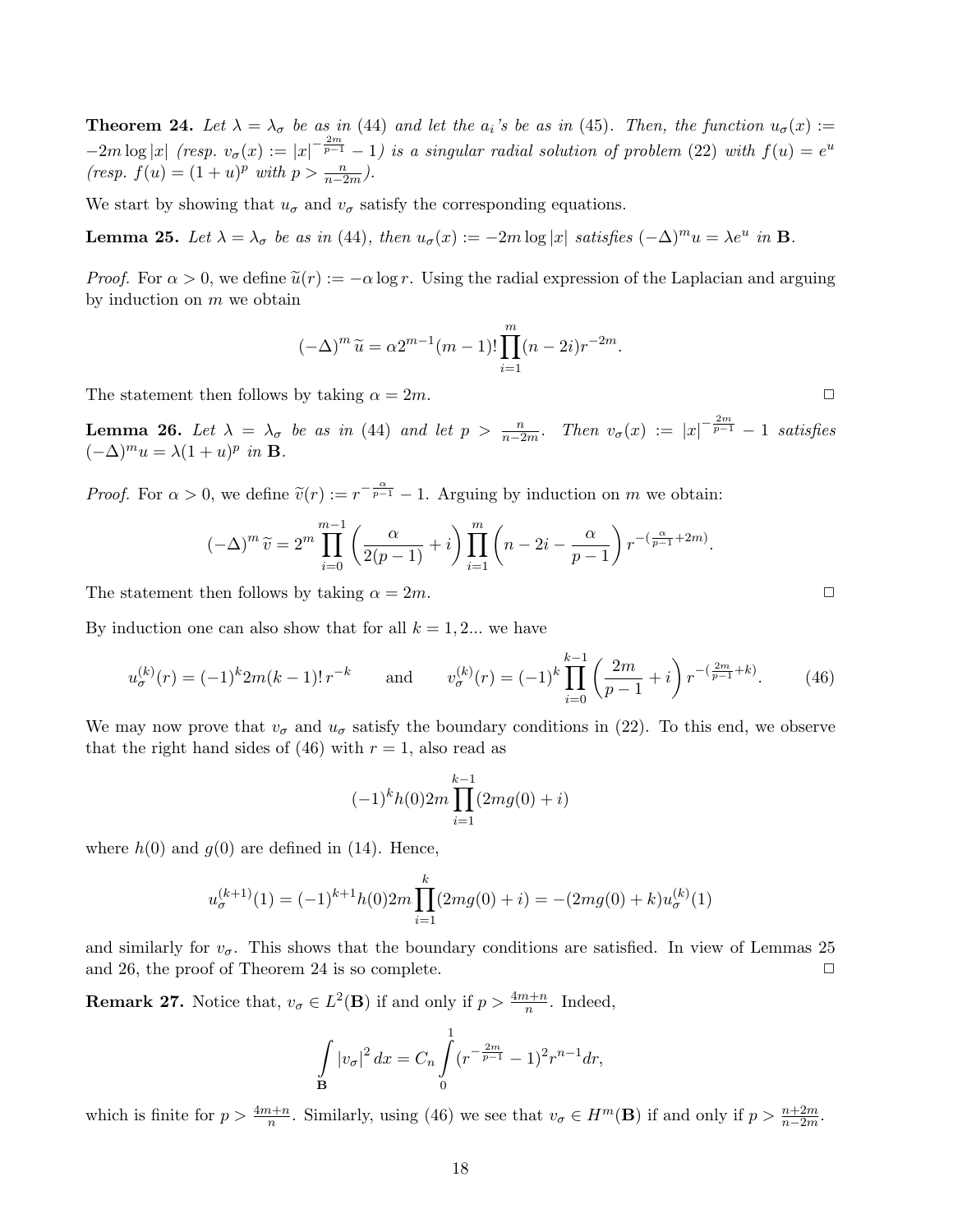### References

- [1] S. Agmon, A. Douglis, L. Nirenberg, Estimates near the boundary for solutions of elliptic partial differential equations satisfying general boundary conditions, I, Comm. Pure Appl. Math. 12, 1959, 623-727
- [2] G. Arioli, F. Gazzola, H.C. Grunau, E. Mitidieri, A semilinear fourth order elliptic problem with exponential nonlinearity, SIAM J. Math. Anal. 36, 2005, 1226-1258
- [3] A. Ambrosetti, P.H. Rabinowitz, Dual variational methods in critical point theory and applications, J. Funct. Anal. 14, 1973, 349-381
- [4] E. Berchio, F. Gazzola, Some remarks on biharmonic elliptic problems with positive, increasing and convex nonlinearities, Electronic J. Diff. Eq. 34, 2005, 1-20
- [5] T. Boggio, Sull'equilibrio delle piastre elastiche incastrate, Rend. Acc. Lincei 10, 1901, 197-205
- [6] T. Boggio, Sulle funzioni di Green d'ordine m, Rend. Circ. Mat. Palermo 20, 1905, 97-135
- [7] H. Brezis, T. Cazenave, Y. Martel, A. Ramiandrisoa, Blow up for  $u_t \Delta u = g(u)$  revisited, Adv. Diff. Eq. 1, 1996, 73-90
- [8] H. Brezis, J.L. Vazquez, Blow up solutions of some nonlinear elliptic problems, Rev. Mat. Univ. Compl. Madrid 10, 1997, 443-468
- [9] C.V. Coffman, R.J. Duffin, On the structure of biharmonic functions satisfying the clamped plate conditions on a right angle, Adv. Appl. Math. 1, 1980, 373-389
- [10] M.G. Crandall, P. Rabinowitz, Some continuation and variational methods for positive solutions of nonlinear elliptic eigenvalue problems, Arch. Rat. Mech. Anal. 58, 1975, 207-218
- [11] A. Dall'Acqua, Higher order elliptic problems and positivity, PhD Thesis, TU Delft 2005
- [12] A. Dall'Acqua, G. Sweers, The clamped plate equation on the limaçon, to appear in Ann. Mat. Pura Appl.
- [13] P.R. Garabedian, A partial differential equation arising in conformal mapping, Pacific. J. Math. 1, 1951, 253-258
- [14] H.C. Grunau, *Polyharmonische Dirichletprobleme: Positivität, kritische Exponenten und kritische* Dimensionen, Habilitationsschrift, Universität Bayreuth, 1996
- [15] H.C. Grunau, G. Sweers, Positivity for perturbations of polyharmonic operators with Dirichlet boundary conditions in two dimension, Math. Nachr. 179, 1996, 89-102
- $[16]$  J. Hadamard, Mémoire sur le problème d'analyse relatif à l'équilibre des plaques élastiques encastrées, Mémoires présentées par divers savant a l'Académie des Sciences 33, 1908, 1-128
- [17] D.D. Joseph, T.S. Lundgren, Quasilinear Dirichlet problems driven by positive sources, Arch. Rat. Mech. Anal. 49, 1973, 241-269
- $[18]$  F. Mignot, J.P. Puel, Sur une classe de problèmes non linéaires avec nonlinéarité positive, croissante, convexe, Comm. Part. Diff. Eq. 5, 1980, 791-836